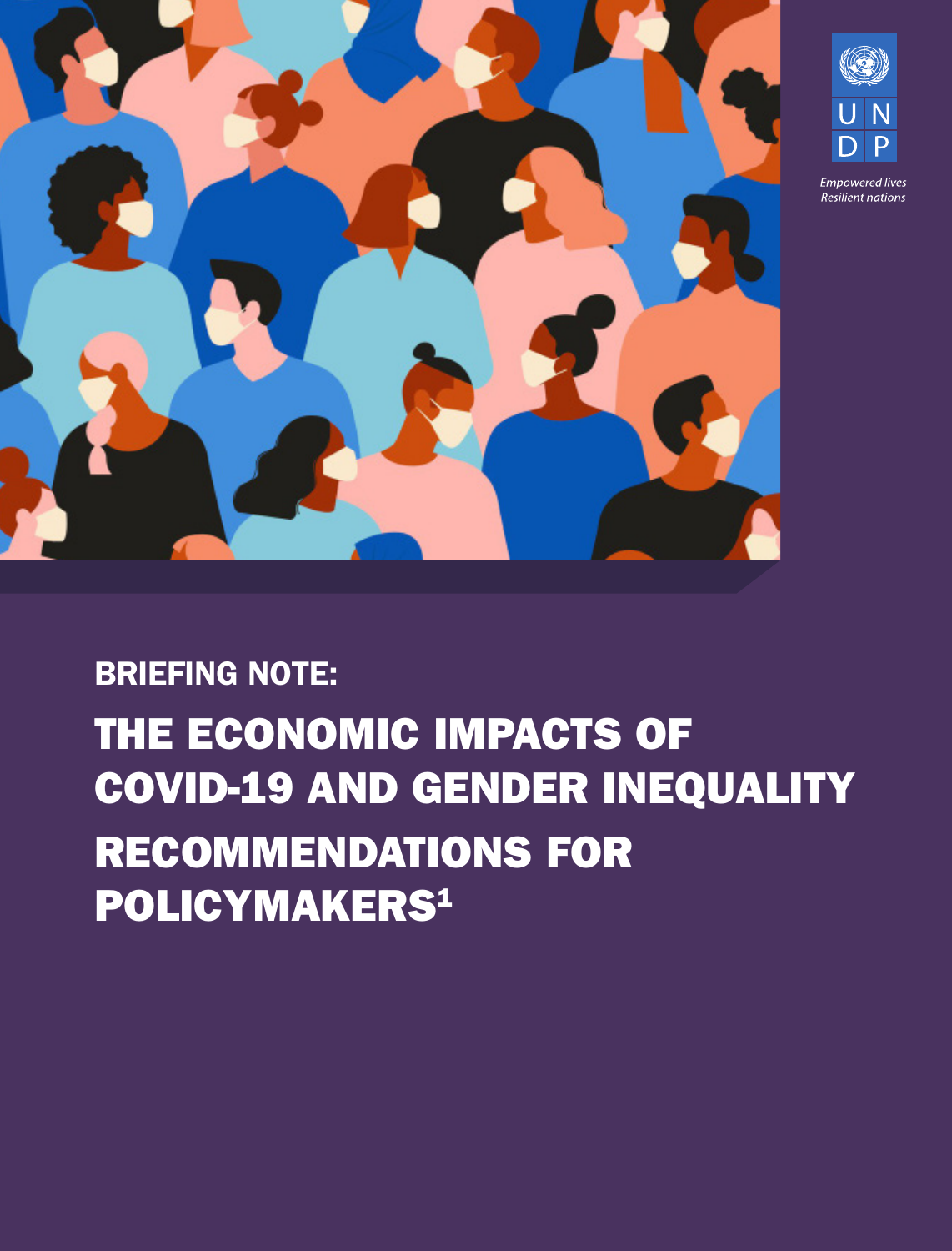

*COVID-19 is a crisis that demands urgent responses. As the pandemic spreads, a coordinated and integral response to healthcare, care policies and other measures are required in order to mitigate the social and economic impacts of the crisis. Women are often at the front line of health and care response in healthcare centers, social services, communities and households2, often ensuring the well-being, care, and resilience of affected persons, the elderly, children, girls and boys and their families. Economic consequences will be far-reaching and will deepen existing inequalities, including in gender inequalities.*

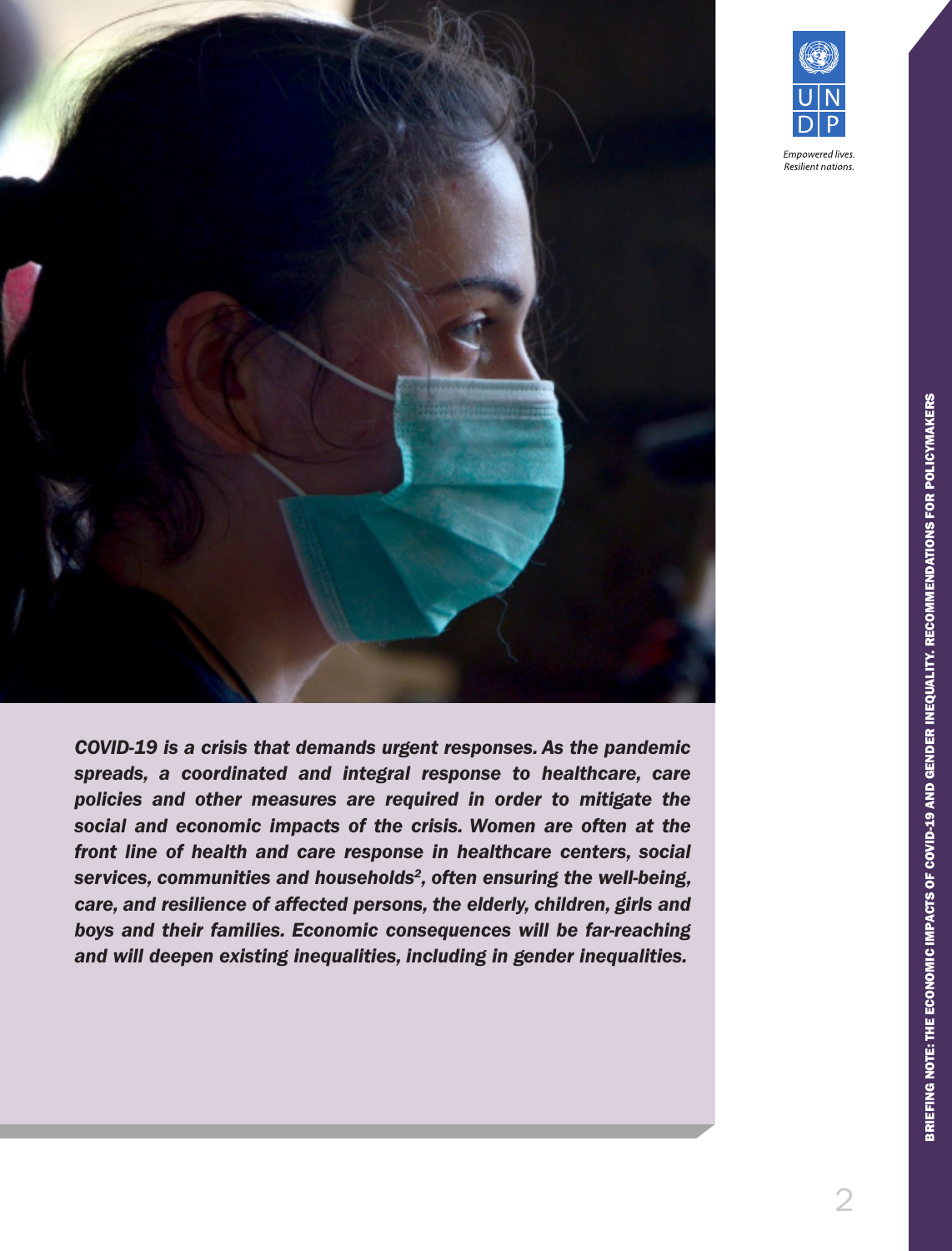

To support policymakers at this time, UNDP has identified three interlinked policy areas in which support can be offered:

- Offer 1: Health system strengthening, including procurement and supply chain strengthening
- **Offer 2:** Inclusive and Multisectoral Crisis Management and Response
- **Offer 3:** Social and Economic Impact: Assessment and Response.

This briefing note seeks to guarantee the integration of gender equality and women's empowerment in the three inter-linked support areas and provide recommendations to Country Offices and governments in the Latin America and the Caribbean region for the implementation of gender-responsive policy measures to the COVID-19<sup>3</sup> emergency. ensuring that as a final goal no one is left behind. However, it will develop in detail recommendations for Offer 3 regarding the social and economic impacts of the crisis.

In response to the global health, social and economic crises caused by the pandemic of COVID-19, an unprecedented breadth and depth of measures have been taken by local and national governments to minimize spread of the disease. From preventive social distancing to the restriction of movement of people and border closures, to the confinement of entire cities, regions and countries, as well as the temporary closure of formal and informal economic activities. Consequently, daily lives of people have been dramatically disrupted, as well as the economic, social and productive fabric that sustain societies.

*The guidelines and recommendations of this Technical Note seek to ensure for that the response to the COVID-19 emergency will be gender responsible thus guaranteeing no one is left behind.* 

Past experiences faced by countries in other epidemic outbreaks such as the Ebola virus EVD<sup>4</sup>, Zika, MERS, SARS or AH1N1<sup>5</sup> have revealed that the most vulnerable, such as the elderly, people with disabilities, low-income households, households highly exposed to shocks, and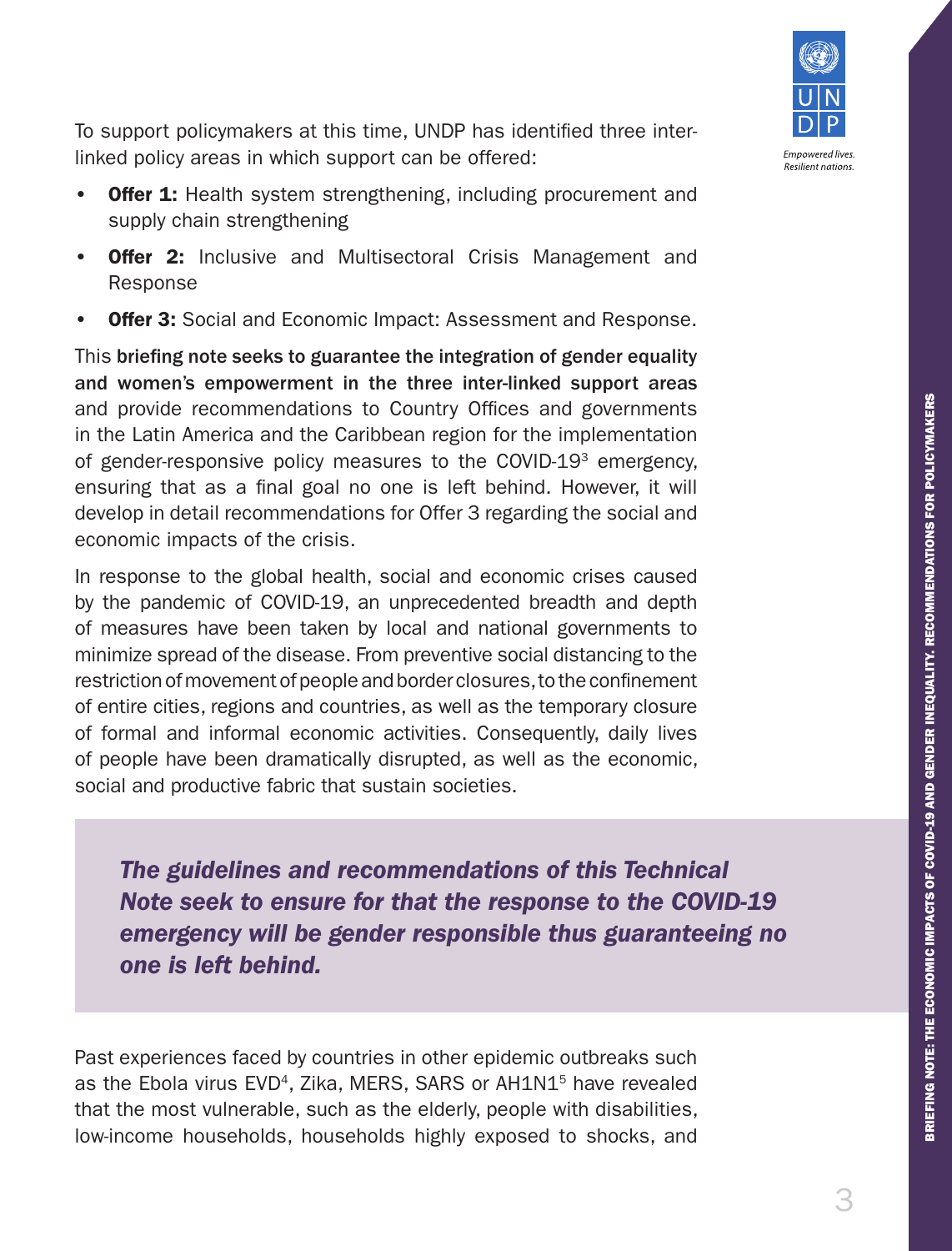

in general informal workers without social protection or any kind of insurance, are disproportionately affected – both by the disease and by government responses to it.

*Policy responses to counter the impacts of COVID-19 must incorporate a gender perspective as social norms and cultural patterns are determining factors of the differentiated impacts for men and women.*

It is anticipated that the COVID-19 crisis will trigger an economic recession even deeper than the 2008 financial crisis. The global economic decline due to this crisis forecasts an annual GDP growth below 2.5% and an impact on global income of at least 1 trillion US dollars<sup>6</sup>. According to ECLAC, in a moderate scenario Latin America and the Caribbean will see negative growth of -1.8% for the year fueled by the decline in economic activity of trade partners, the drop in commodity prices such as oil, the interruption of global supply chains and the intensification of risk aversion and worsening of global financial conditions . The resultant recession will disproportionately impact the income and employment of the most vulnerable, particularly women. Initial estimates forecast an increase of global unemployment between 5.3 and 24.7 million people, situated in 2019 in 188 million people globally<sup>8</sup>.

Neither analysis of potential impacts from the pandemic nor the policies required in response to it can be effectively completed without the proper integration of a gender perspective. Quite beyond the distinct biological responses brought about by the disease<sup>9</sup>, gender norms and cultural patterns determine the roles women and men play in a society in response to crisis, as well as the differentiated impacts they experience<sup>10</sup>. Conditioning factors associated with the depth of those impacts, are related to violence and insecurity, healthcare responses, access to livelihoods and resources, as well as the social, economic and territorial environment.

Latin America and the Caribbean is the most unequal region in the world, and as such is more vulnerable to a socioeconomic crisis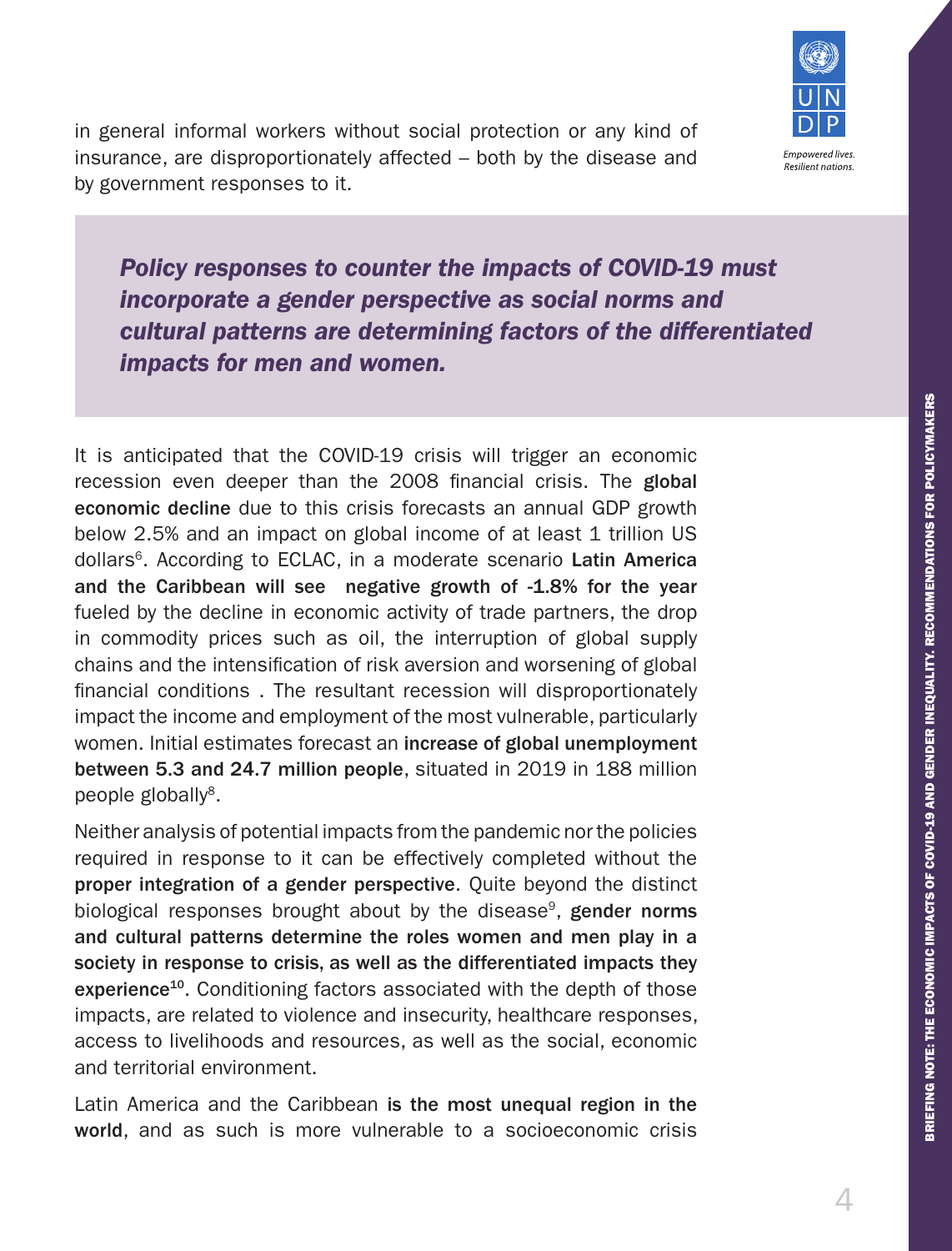

arising from the spread of COVID-19. Poverty has a gender dimension – and it is becoming more pronounced. While in 2002 for every 100 men living in poor households there were 105 women, in 2017 the number increased to 113 women. Extreme poverty also exhibited a similar trend, from 108 to 116 women for every 100 men, within the same time period<sup>11</sup>. The gender dimension of poverty in the region means that women are relatively more vulnerable to socioeconomic crisis caused by disease.

In this context, women in poverty and high vulnerability will be affected, not only by the increase of the care burden and the loss of income for those in informal jobs, but also by the material conditions and infrastructure of their households, neighborhoods and communities. Women and families living in marginalized urban areas and remote rural areas that feature low access to drinking water and sanitation, dirt floors, overcrowded and unhealthy households and communities $12$ face difficult challenges in complying with social distancing measures established by governments to contain the spread of the virus. Social distancing policies are difficult to apply in contexts where the effectiveness of the measures designed to prevent the spread of the

*Women comprise 75% of the health workforce in the world and in Latin America they are 57% of medical personnel ...* 

*9 out of 10 of the nursing professionals are women.* 

pandemic are associated with class distinctions and privileges, even in some cases increasing the risk of transmission in precarious and marginalized communities and territories.

Non-remunerated care work has increased as a result of COVID-1913. Women and girls are often the primary caregivers at home and in general have more domestic chores and care responsibilities relative to men, spending on average 2.5 times more time in non-remunerated care work. With school closures and rising numbers of infected persons in many countries and the need to care for patients and children at home, the double burden on women will probably increase.

5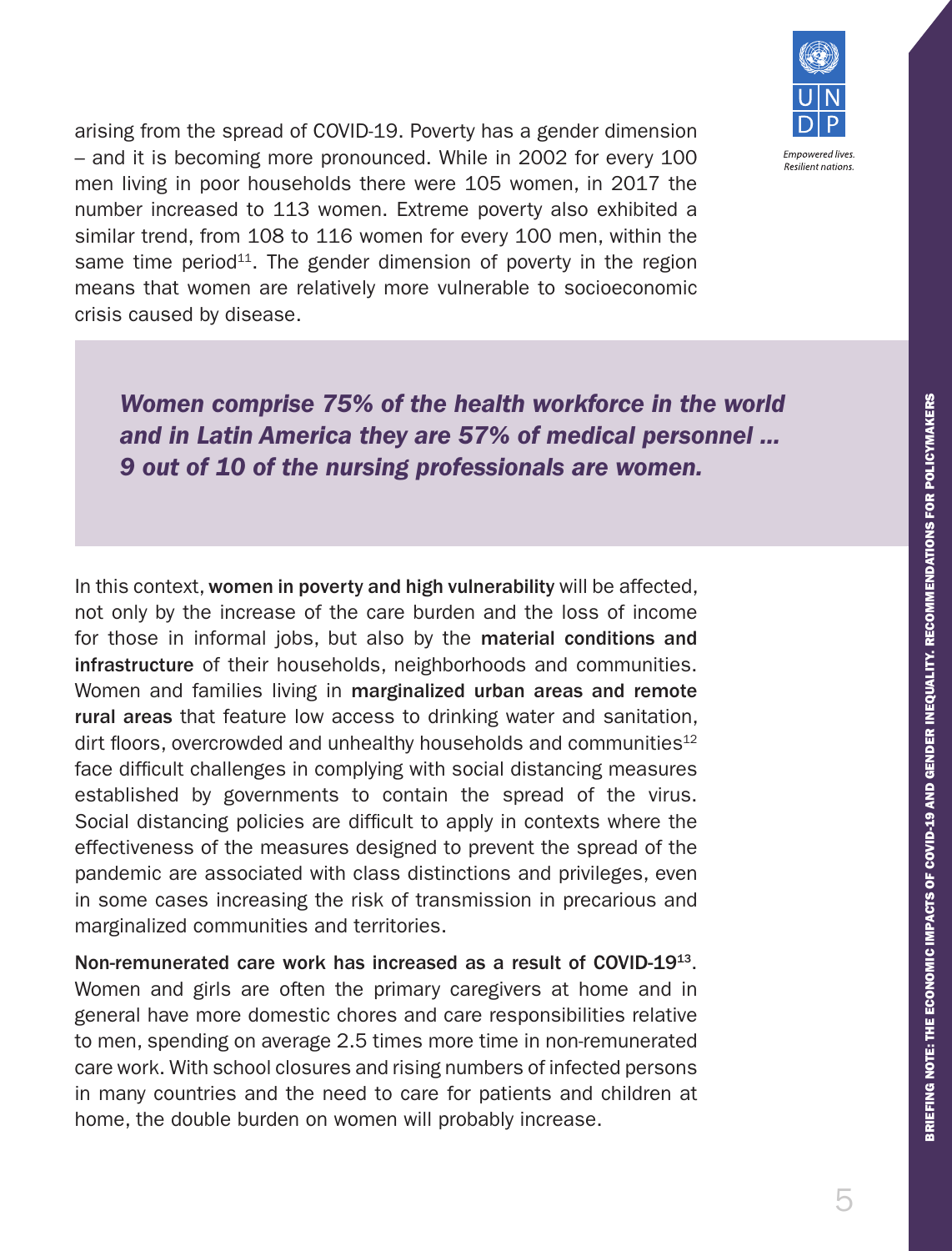

**Resilient nations** 



*One of the consequences of the quarantine implemented in many countries the wake of COVID-19 has been the increment in the unpaid work for women and girls within their homes.*

Migrant women, particularly those involved in domestic care, face a higher likelihood of exposure to the disease. When unable to remain economically active, as a consequence of movement restrictions, for example, they experience a disproportionate loss of income. Unequal power relations and discriminatory social norms may impose additional risks for migrants in contexts where xenophobia and discrimination may prevent them accessing employment. For instance, housing conditions of migrant persons are extremely precarious, since short-stay hotels, shared houses or detention centers for irregular immigrants are usually overcrowded, becoming vehicles for the spread of the virus. Likewise, women refugees face vulnerabilities, especially within the context of human mobility due to violence they face during travel in the region, while women in state prisons and their children face particular challenges due to overcrowding.

The FAO has recognized that "the basis for the vulnerability of women, especially rural and indigenous women to chronic poverty, is found in discriminatory labor markets and the social exclusion of political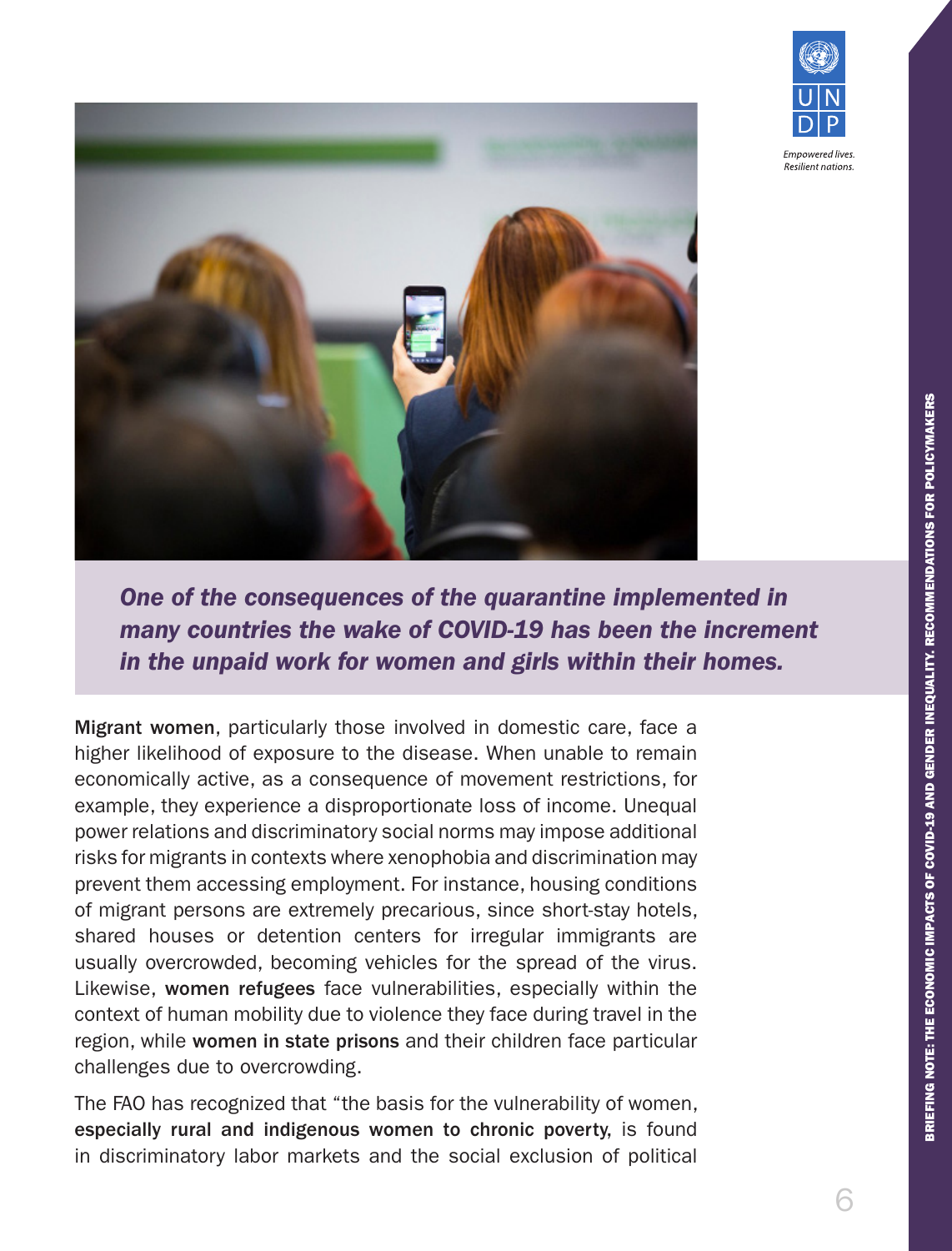

**Resilient nations** 

and economic institutions"14. Changes in markets and consumption patterns caused by COVID-19 could exacerbate the level of vulnerability due to a sudden reduction in demand and markets for the sale of agricultural products, reducing available income. Furthermore, the restriction of movement prevents women from carrying out agricultural and livestock activities and obtaining essential resources for their families (e.g. water, firewood, natural food resources, etc.), putting both their well-being and that of their families at risk.

Similarly, the ILO warns that the employment crisis derived from the COVID-19 response could disproportionately affect specific groups, and in consequence exacerbate inequality. Among them are those unprotected and poorly paid, in particular youth people, elder workers, women and migrants $15$ .

*Within the context of the COVID-19 emergency, migrant and refugee women are in a particularly precarious situations as they are exposed to xenophobia, which makes them targets of violence and limits their chances of finding fair employment.* 

Women comprise 70% of the healthcare workforce worldwide<sup>16</sup>, while in Latin America nearly 57% of doctors and 9 out of 10 nursery professionals are women<sup>17</sup>. An overrepresentation of women as frontline staff in the healthcare sector creates a higher exposure to bodily fluids and lab samples from potentially infected patients. Additionally, women are overrepresented in sectors that have been highly affected by the crisis, such as tourism, transport, entertainment, cleaning and remunerated domestic services. In fact, Latin America is the region that generates more female employment in tourism services and there are nearly twice as many businesswomen in tourism than in any other sector  $(51\%)^{18}$ .

The informal economy poses a particular set of problems for policymakers responding to the COVID-19 crisis. Quarantines, social distancing measures, restriction of movement and closures of business and economic activity may disproportionately affect those individuals and families who derive their livelihood from informal activities, in

7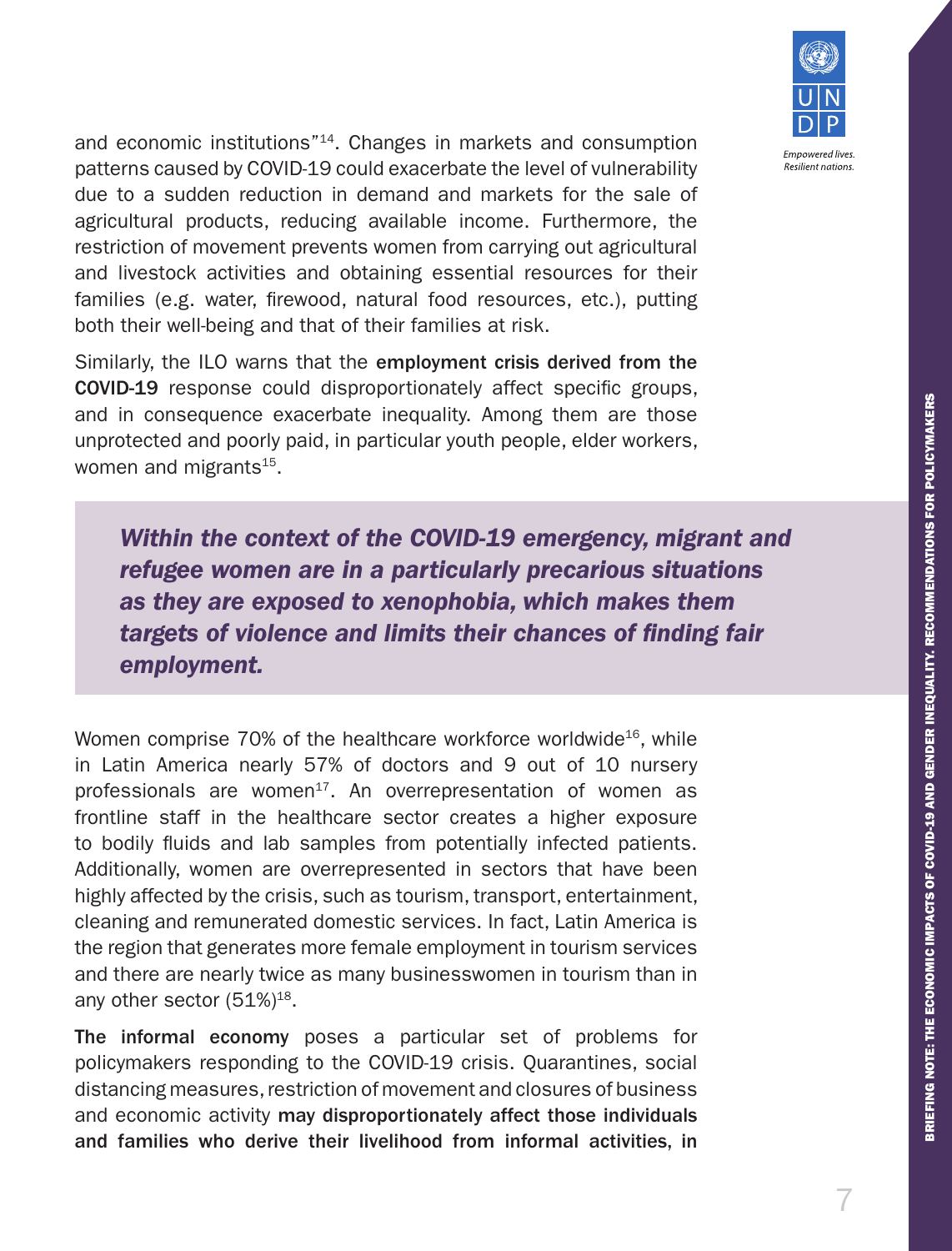

particular women who depend in a greater proportion from it. High levels of labor informality are also a persistent reality in the region. In total, 54.3% of women compared to 52.3% of men work informally, while the level of informality for young people is even higher, reaching 60% of the population in working age<sup>19</sup>. Informality translates into low wages, precarious working conditions and the absence of social protection. Nearly 15% of women compared to 25% of men aged 15- 65 are affiliated to social security, disproportionately affecting those who live in poverty. Likewise, 83% of remunerated domestic workers, most of them migrant women, face the precarious conditions of informality<sup>20</sup>. In 2017 they represented 14.6% of women workers in Latin America<sup>21</sup> and only a third was contributing to pension systems.

In most countries in Latin America and the Caribbean, current social protection and social security systems do not correspond to the reality of labor markets, nor the socioeconomic and demographic transitions of recent decades. As such they are ill prepared to face the shock of measures required to minimize the spread of COVID-19 or mitigate its impacts.

School closures also endanger the accumulation of human capital of boys, girls and adolescents, despite government efforts to implement distance learning methods. Low internet penetration in urban and rural vulnerable households, as well as low digital skills, especially of women, put at risk educational processes of those learning from home. Likewise, school closures impact the capacity of many girls and boys in positions of vulnerability to receive sufficient nutritional intake, undermining both their health and their long-term human capital.

On top of this, the WHO has clearly stated that gender-based violence is a "global health problem of epidemic proportions". Social distancing policies and mandatory quarantines, which are required to contain the spread of the virus, increase the risk of exposure to intimate partner violence. Research conducted in this field finds four factors that anticipate a rise of violence against women and a potential increase of femicides, and which require urgent responses: 1) the increase in quantity of time shared by perpetrator and victim; 2) the growth of daily conflicts due to family and domestic issues; 3) prolonged violence without interruption by normal daily activities such as shopping, school, family visits, work etc.; and 4) the perceived security and impunity of the perpetrator $22$ .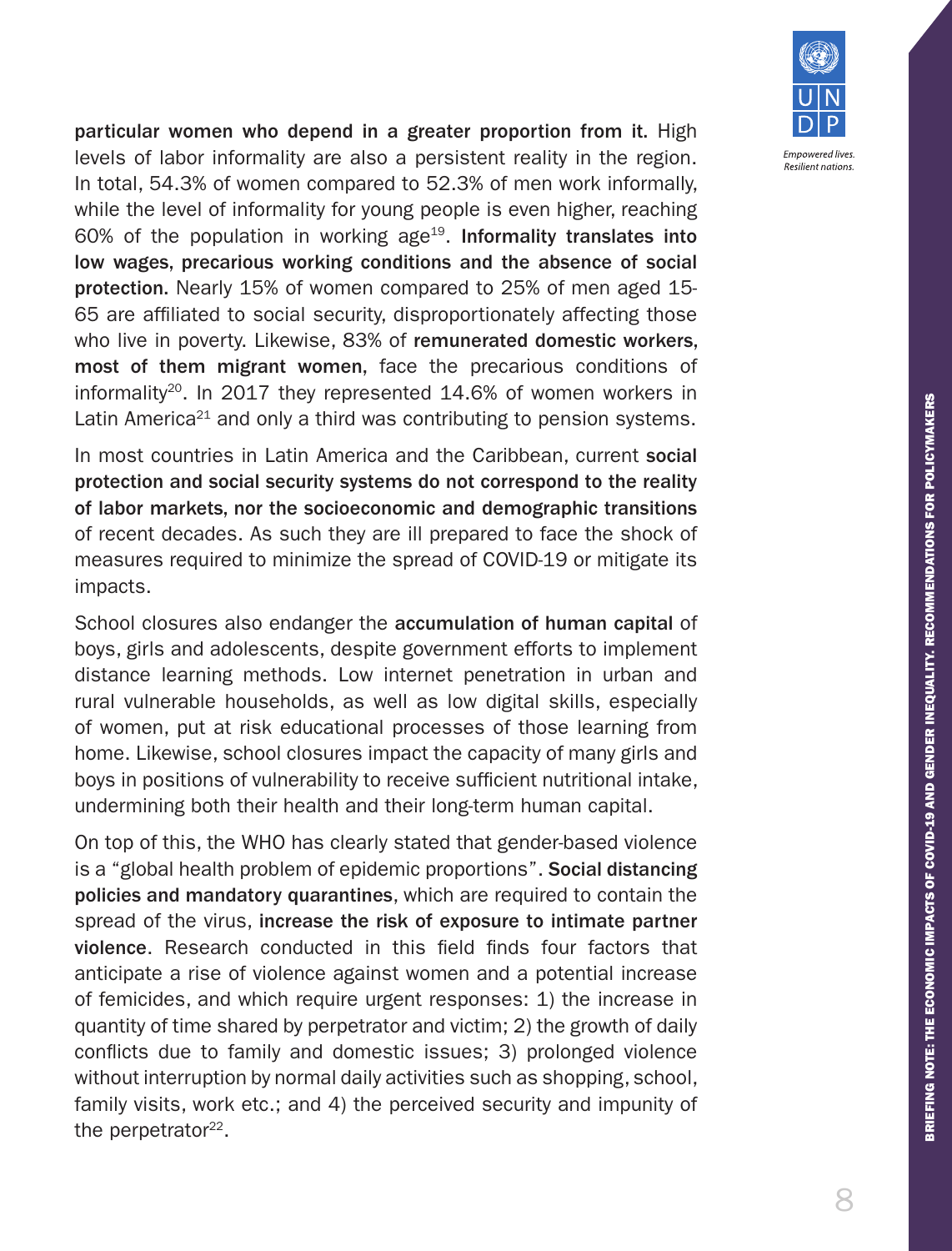

In this context, the urgent need for a coherent and coordinated policy response has revealed a wide array of social and economic measures that have been and can be adopted by countries. These measures seek to protect employment and guarantee the continuity of productive activity, while also protecting the income and the mechanisms available to deal with the crisis of individuals and households, especially in the most vulnerable segments and those at greatest risk of loss of jobs and livelihoods.

Also, some economists have argued that "we now have an opportunity to use this crisis as a way to understand how to do capitalism differently. This requires a rethink of what governments are for: rather than simply fixing market failures when they arise, they should move towards actively shaping and creating markets that deliver sustainable and inclusive growth. They should also ensure that partnerships with business involving government funds are driven by public interest, not profit"23.

The feminist economy and the gender and intersectionality perspective seek to place the sustainability of life and solidarity at the center. Thus, the integration of this perspective is necessary and urgent in the design of social measures and economic packages that respond to the crisis. This is also an opportunity to promote sustainable longterm investments for universal and resilient health systems, social protection and care systems, as well as the development of active employment and economic recovery policies, with inclusive growth, social inclusion and environmental sustainability at the core. Based on social dialogue and effective governance.

In order to guarantee the integration of a gender equality and women's empowerment perspective in policy packages in response to the COVID-19 crisis, UNDP provides the following recommendations.

9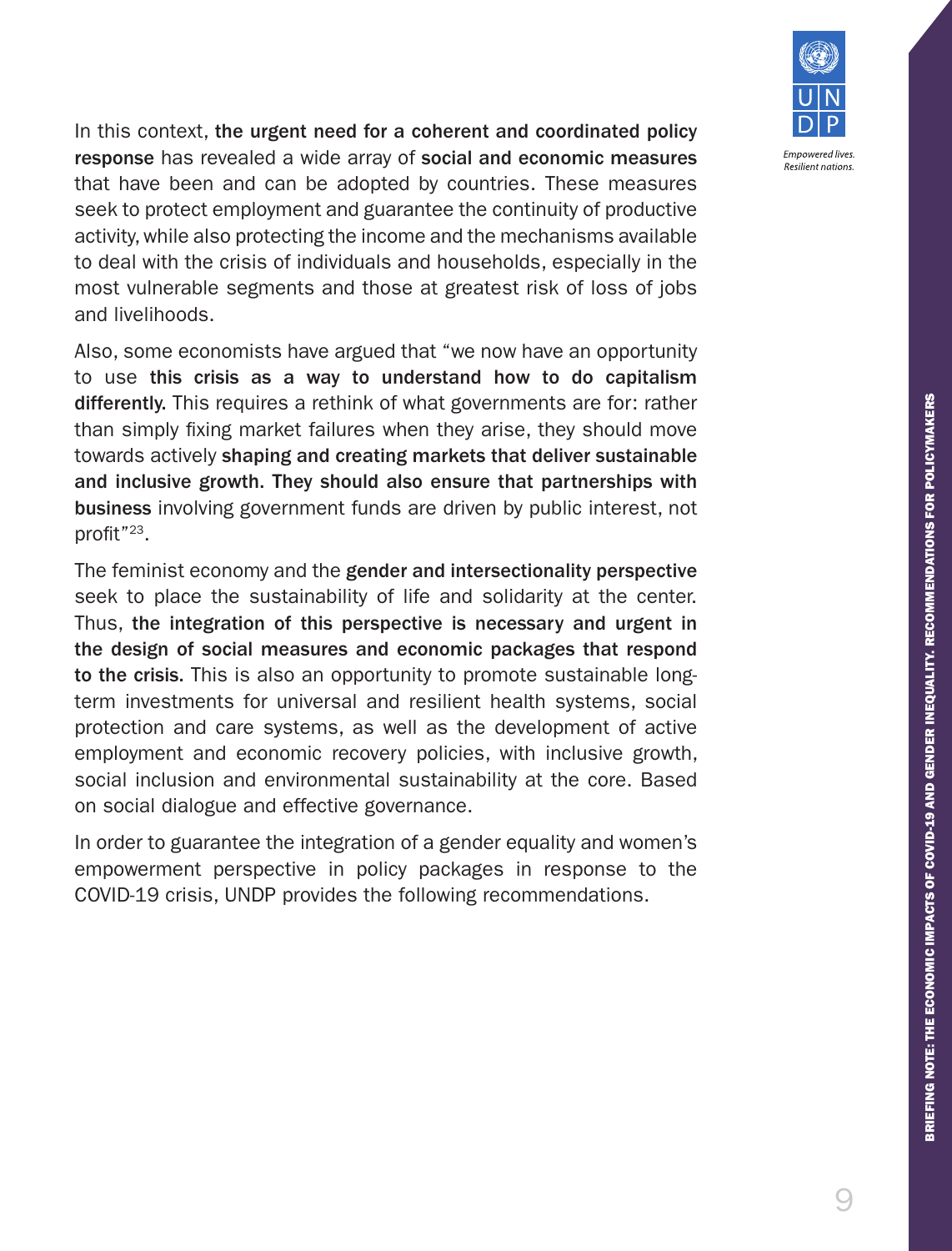



**Resilient nations** 

## Recommendations Offer 124 : HEALTH SYSTEM SUPPORT

The development of inclusive and resilient health systems demands the integration of a gender perspective, one that identifies the differentiated needs of both women and men. Gender responsive recommendations outlined below complement the tools and guidelines provided by WHO and UNDP.

- Ensure the availability of sex disaggregated data and gender analyses, including differentiated infection rates.
- Involve women in all phases of the response and in national and local decision-making processes, especially women's groups that are impacted the most by the crisis, for example women working in the healthcare sector.
- Guarantee that the immediate needs of women working in the healthcare sector are met and improve their access to information, to personal protective equipment and menstrual hygiene and reproductive health products.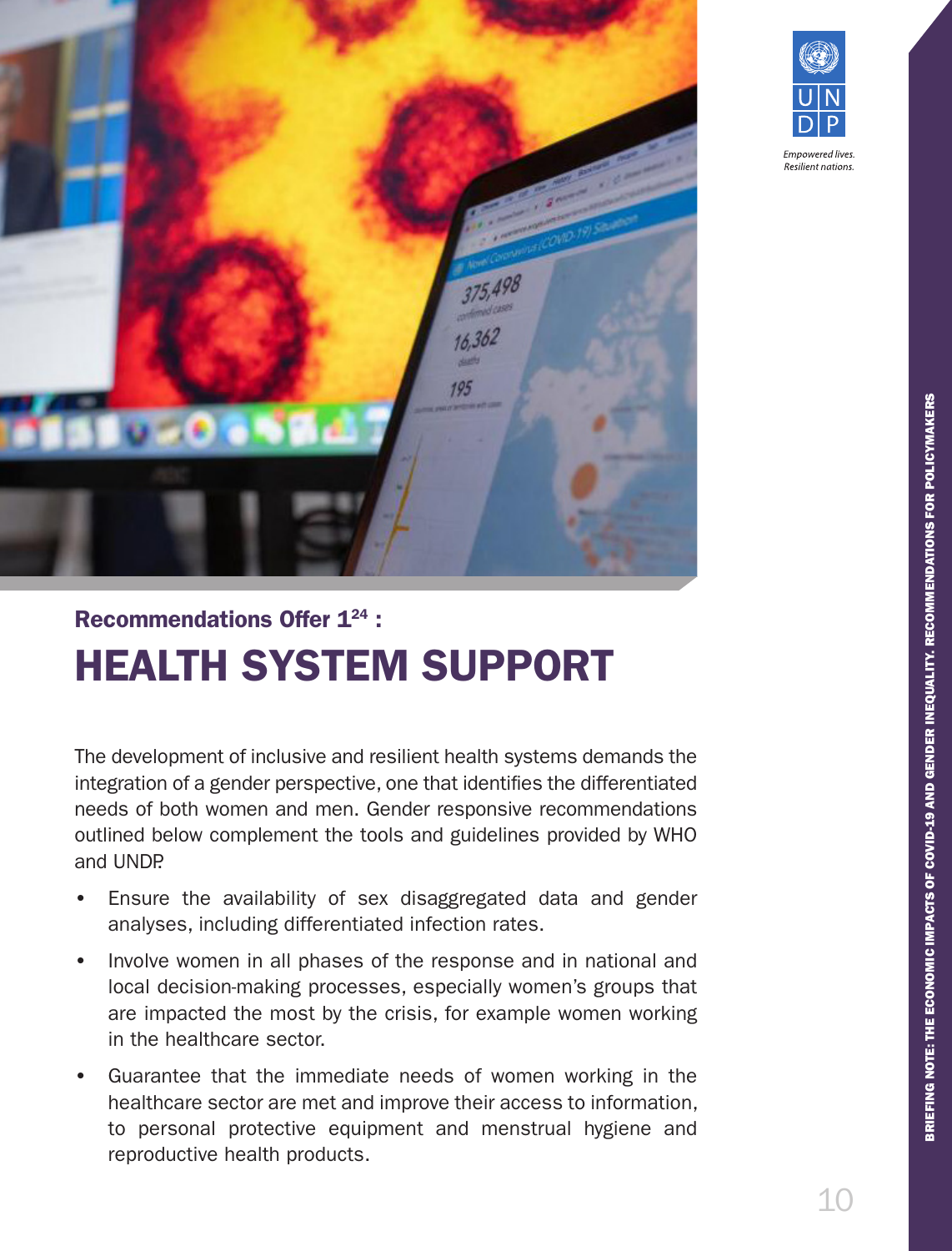

- Guarantee as far as possible care support for children, elderly and other dependents of women working in the healthcare sector in order to ensure they can be fully involved in the response to the emergency, for instance, through social solidarity schemes or innovative initiatives such as time banks.
- Develop rapid skilling programs to formalize women in the health and social care sectors.
- Ensure public health messages reach all women and address the needs of women based on their different roles, particularly with regard to promotion, prevention, mitigation and hygiene. Women's organizations at the community level should be supported to ensure that messages on prevention and response strategies reach all women. It is necessary to understand the perceptions that women and men may have regarding the disease and the implications of these perceptions, so the design of the messages and communication strategies are taken into account.
- Non-pharmaceutical responses, like hand washing, use of face masks or social distancing, should take into account gender considerations. Women are more likely than men to adopt these types of practices.
- Take measures to ease the burden structures of primary health care structures and ensure access to sexual and reproductive health services, including prenatal and postnatal healthcare.
- Guarantee the right to access treatment of persons with immune deficiencies, such as those living with HIV. Ensuring provisions of TARV for at least 4 months, instead of 1, preferably delivered at home in order to reduce the level of exposure.
- Adopt measures to prevent and mitigate sexual violence and gender-based violence associated with quarantine and social distancing, ensuring that healthcare staff have the appropriate information and skills to respond to reported situations or refer cases to specialized services.

11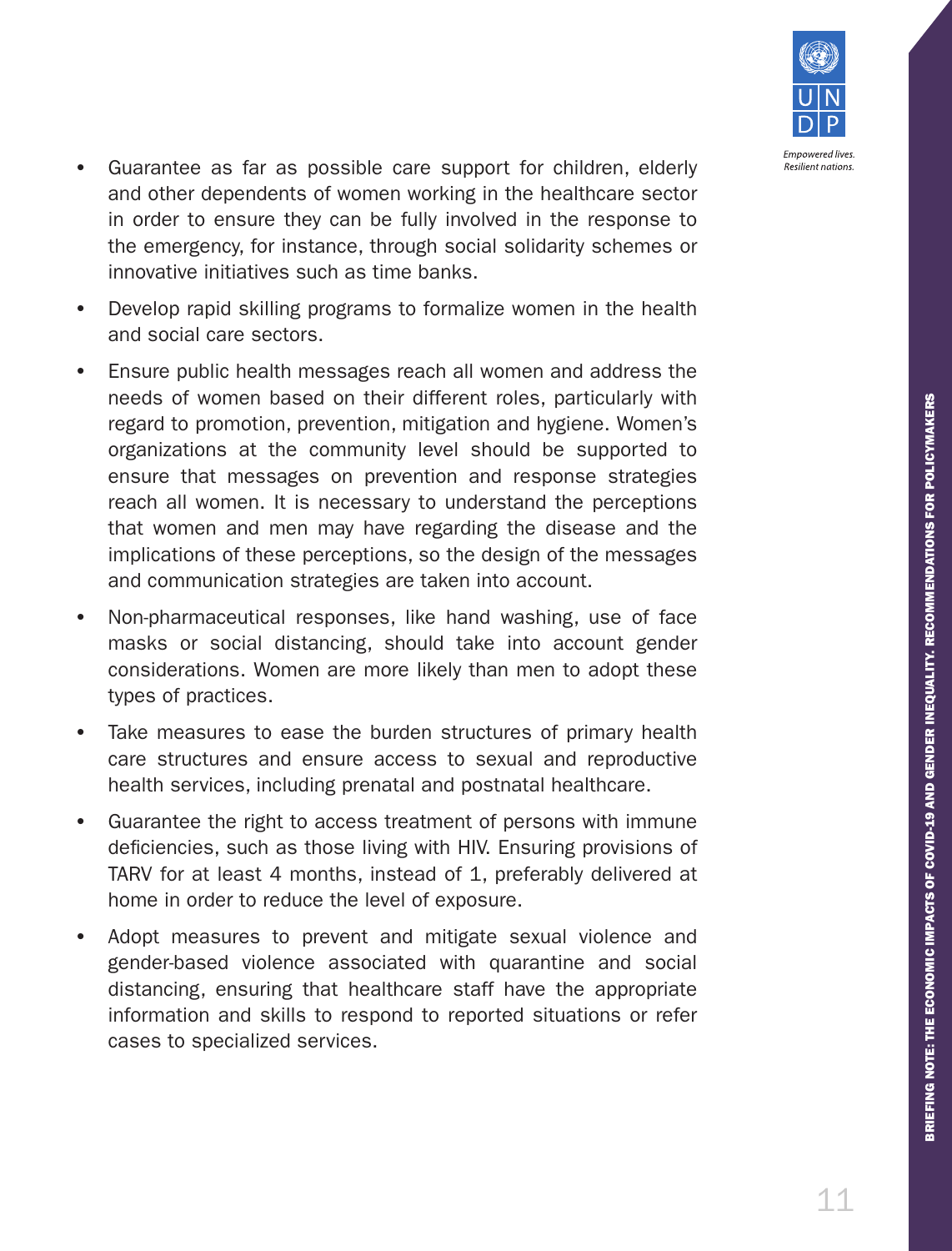



BRIEFING NOTE: THE ECONOMIC IMPACTS OF COVID-19 AND GENDER INEQUALITY. RECOMMENDATIONS FOR POLICYMAKERS BRIEFING NOTE: THE ECONOMIC IMPACTS OF COVID-19 AND GENDER INEQUALITY. RECOMMENDATIONS FOR POLICYMAKERS

## Recommendations Offer 2:

## INCLUSIVE AND INTEGRATED CRISIS MANAGEMENT AND RESPONSE

A rapid and inclusive management of the crisis to respond to the COVID-19 should be based on coordinated action and integration from different actors, sectors and levels of governance. Past experiences of crisis management during conflicts or disasters have proven that the inclusion of women's voices and concerns in decision making processes increases the effectiveness of the response. Furthermore, crisis management should give priority and rapid attention to persons hardest hit and in positions of greatest vulnerability. Some recommendations include the following: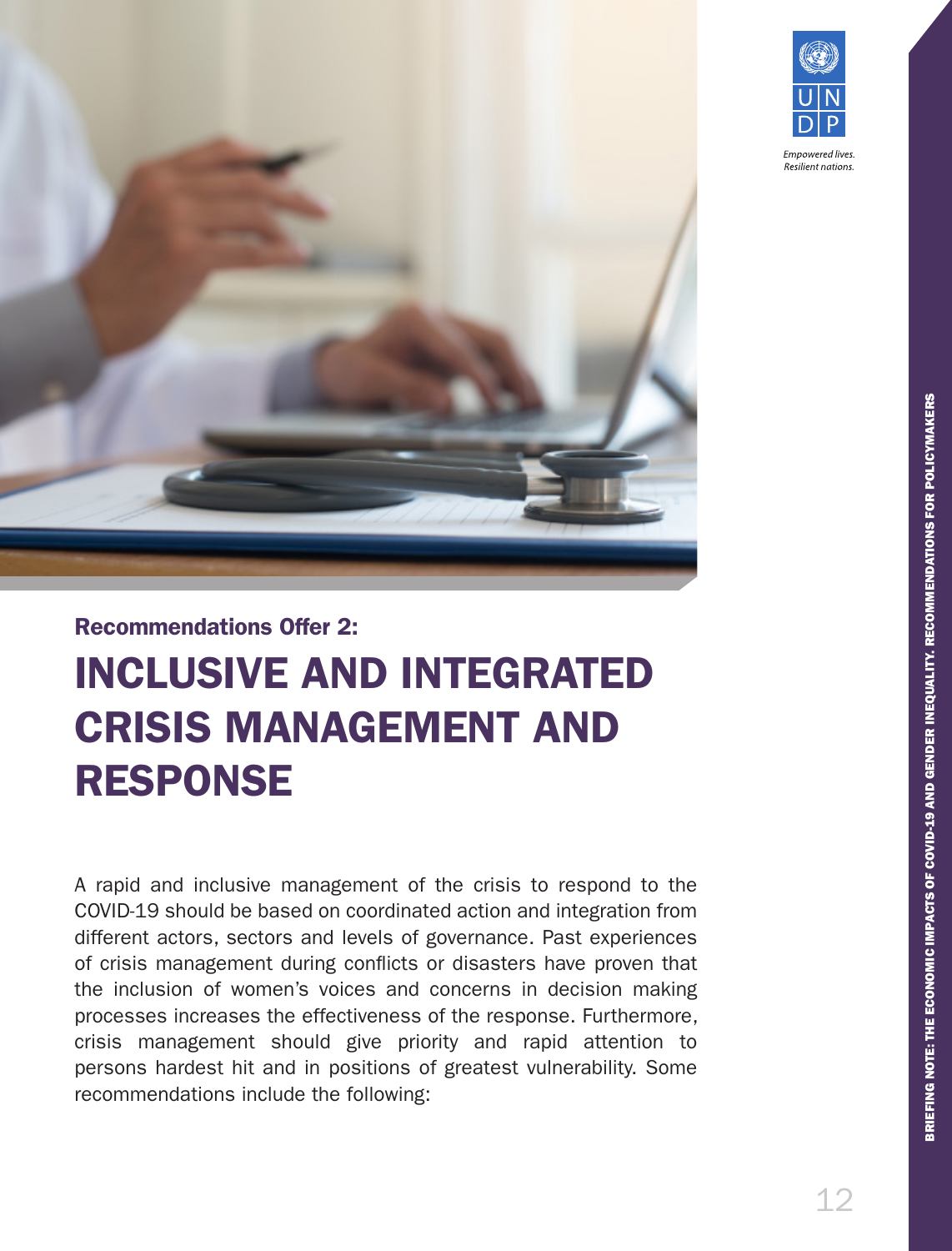BRIEFING NOTE: THE ECONOMIC IMPACTS OF COVID-19 AND GENDER INEQUALITY. RECOMMENDATIONS FOR POLICYMAKERS BRIEFING NOTE: THE ECONOMIC IMPACTS OF COVID-19 AND GENDER INEQUALITY. RECOMMENDATIONS FOR POLICYMAKERS

- Promote women's leadership in policy decision-making processes associated with the response to the pandemic.
- Include Women's Mechanisms (Ministries, Institutes, Commissions) in decision-making processes associated with the response to the pandemic.
- Promote direct consultations, through online platforms or other remote mechanisms, with women's community-based organizations regarding the situation of women<sup>25</sup>, particularly regarding their needs and the appropriate measures to respond to the pandemic, guaranteeing that their opinions, interests, contributions and proposals are taken into account in the response.
- Adopt crisis management measures that prioritize high risk groups, such as elderly, persons with immunodeficiencies (people with HIV, malaria, tuberculosis or autoimmune diseases) or chronic diseases (diabetes, respiratory diseases, cardiovascular problems), persons living in poverty or vulnerable situations, persons in marginalized and vulnerable neighborhoods/territories, homeless persons and persons deprived of liberty (particularly women), single-parent and female-headed households, trans and LGTBI living in poverty or vulnerable situations.
- Adopt measures to guarantee the continuity of distance learning services in coordination with national and sub-national authorities in the sector, guaranteeing that these services reach girls and young women.
- Guarantee the availability of childcare systems and care mechanisms, particularly for orphans and other dependents, to mitigate the effects of the pandemic.
- Ensure that migrant persons have access to secure facilities, especially in borders and vulnerable host communities, that can minimize the risk of contagion and situations of sexual violence and gender-based violence.
- Ensure women in state prisons and their children are in appropriate conditions and allow house arrest when necessary.
- Cross-sectoral digitization of sectors and industries with low or medium digital intensity in order to guarantee the provision of health services (e.g. telemedicine), education (e.g. certification

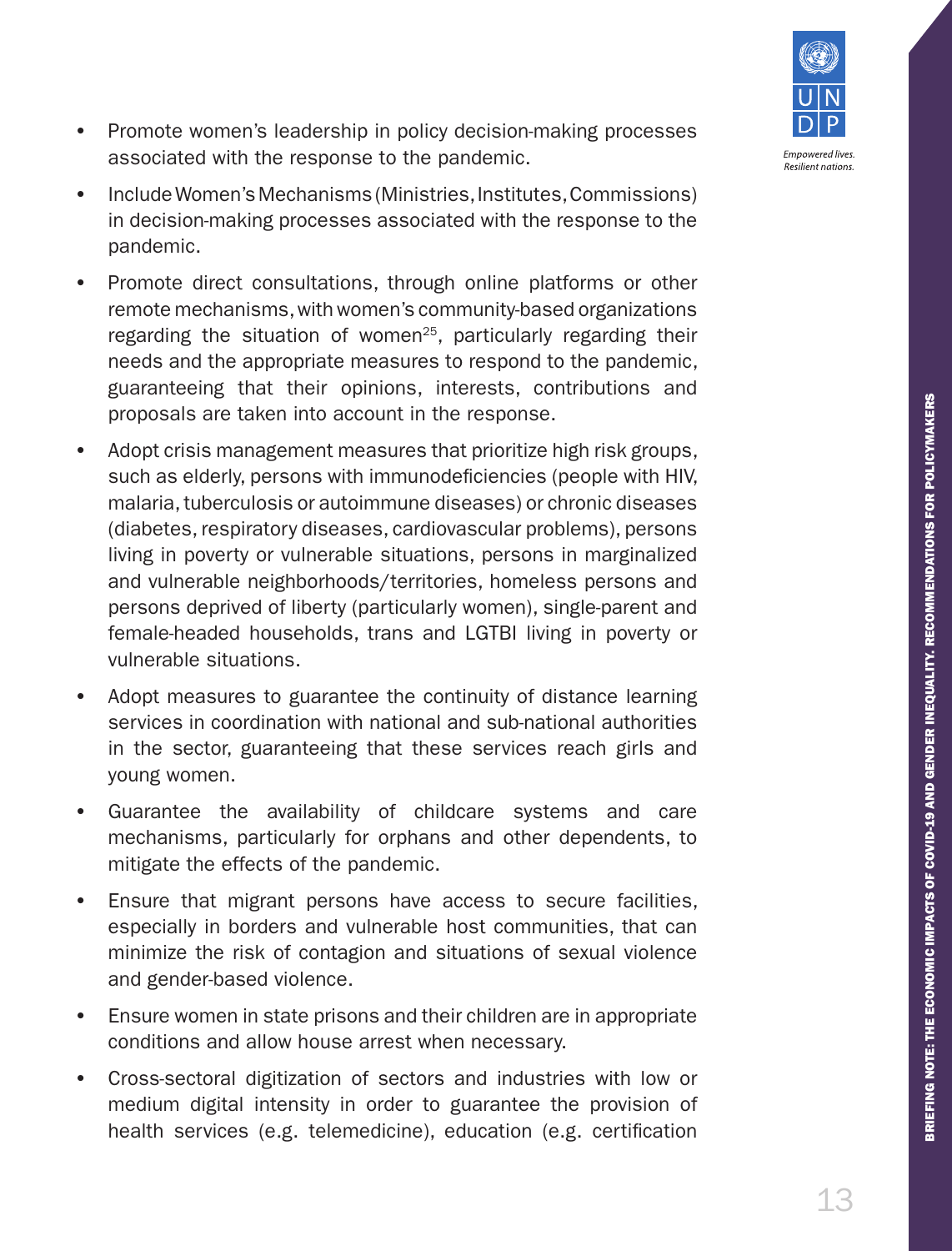

of skills, educational institutions in remote rural or marginal urban areas), business continuity of micro, small and mediumsized enterprises (e.g. digital invoices, technological equipment, operational digitization), etc.

- Sub-national levels are crucial in the response to the COVID-19 crisis. Coordination between national and sub-national levels that promotes a clear and coherent design of policy responses and takes into account the gender differentiated needs of women and men during the crisis should be encouraged.
- Identify and implement preventative actions in marginalized neighborhoods with scarce and deficient water, poor sanitation, and overcrowding. Take into account the differentiated impacts of the measures taken in urban and rural settings, and in areas with inadequate access to essential services.

#### GBV and VAW Policies in the context of COVID-19

During periods of isolation and quarantine, women can be exposed to their abuser full time. The tensions due to the prolonged living in the private space, added to the uncertainty and anxiety caused by the outbreak of the new coronavirus, may increase the number of cases of violence perpetrated against women. The overload of domestic and care work, in addition to tightening in the family economy, can further increase tensions and favor violent behavior against women, children and older relatives. Violence can also affect the re-entry of women into the labor market and constrain their economic autonomy. Based on these scenarios, the following recommendations are proposed:

- Maintain core operations and health services to assist women victims of violence by ensuring that they have the right to leave their homes to seek help when necessary, even if movement restrictions are enforced.
- Guarantee that public services for victims/survivors such as hotlines and shelters adapt their structures to continue providing help in the context of a health emergency, guaranteeing a safe environment for the persons who use the service and care providers.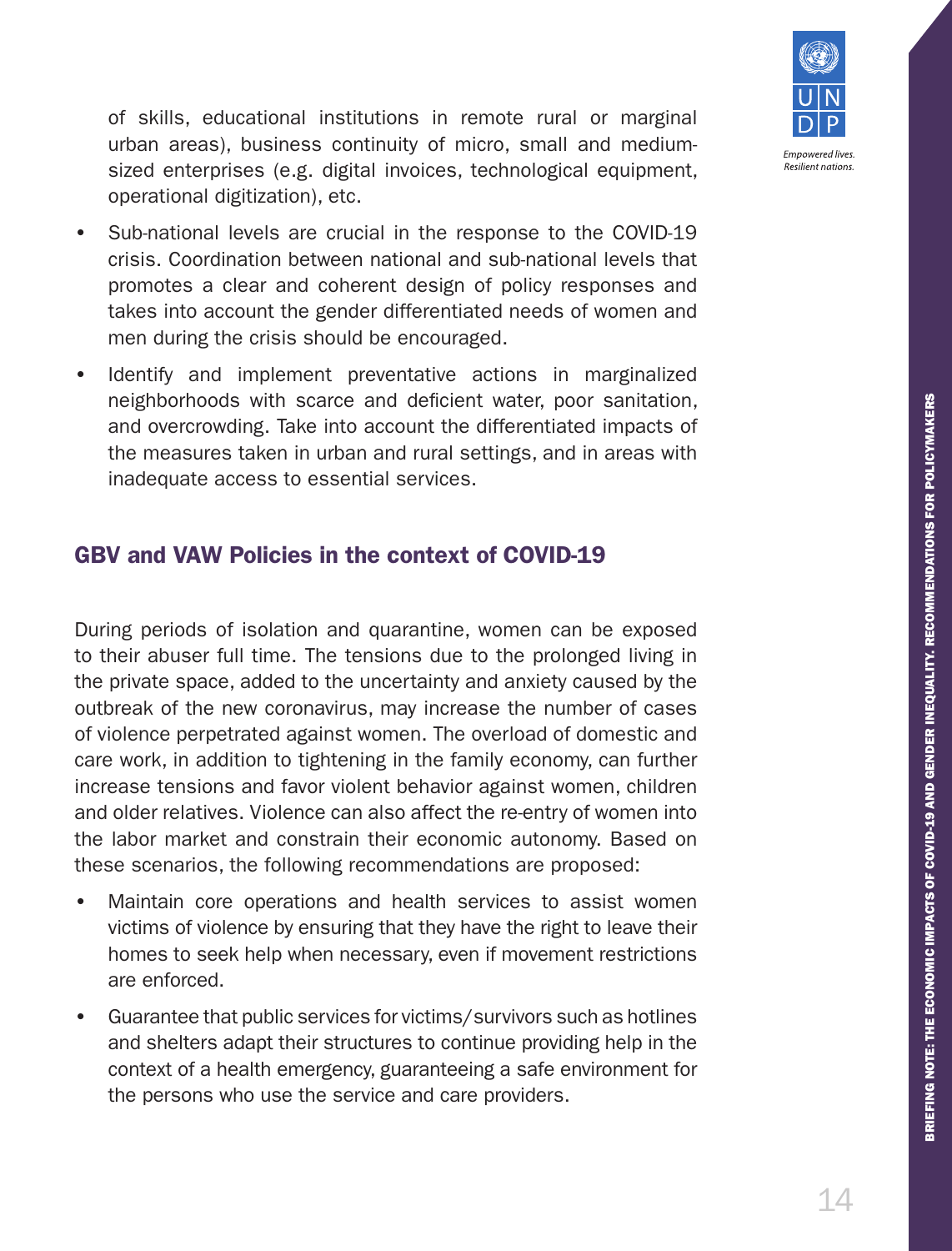

- Establish or strengthen emergency numbers that can be reached through messaging apps, reinforcing the safety of victims/survivors and protecting the health of workers during the outbreak.
- Guarantee the continuity of health services within contexts of sexual violence, such as access to abortion services (when allowed by national legislation), emergency anticontraceptive methods and PFP<sup>26</sup>
- Promote creative communication campaigns that ensure the availability of care for gender-based violence without exposing the victims.
- Ensure the continuity of justice services when mobility of judges and justice personnel is compromised, through digital and remote mechanisms, especially when these services are required to resolve controversies related to intimate partner violence, property settlement, custody, child support or alimony, etc.

*Maintaining operations of health and protection services to help women victims of violence is essential so that they can leave their homes and seek help when necessary, even under quarantine.*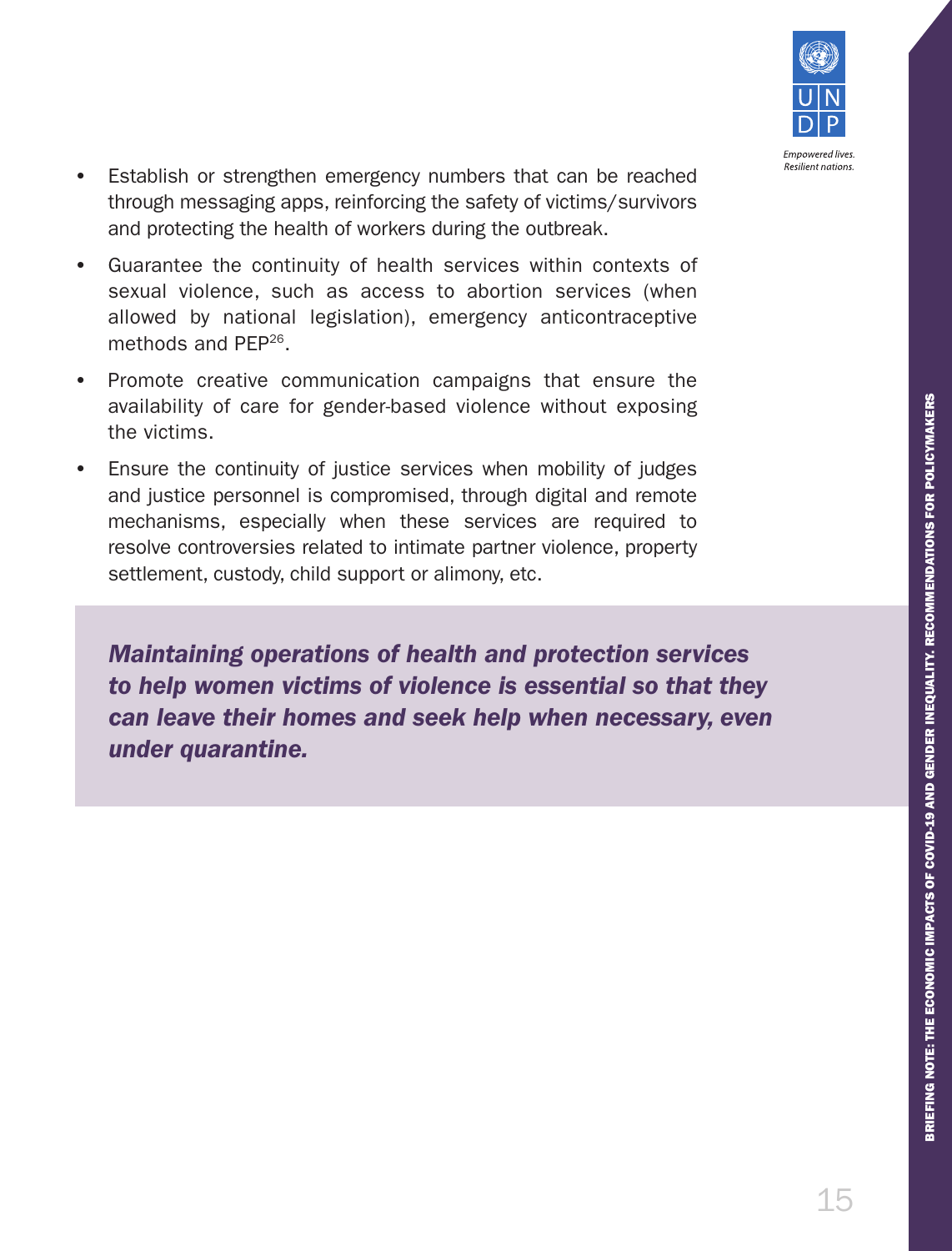



Resilient nations

#### Recommendations Offer 3:

GENDER RESPONSIVE COUNTERCYCLICAL MEASURES FOR ECONOMIC STIMULATION, EMPLOYMENT PROTECTION, SOCIAL PROTECTION AND SERVICES AND MAINTENANCE OF PRODUCTIVE ACTIVITY

This policy incorporates the set of measures focused on alleviating the tax burden and social contributions to companies, transfers, subsidies and other compensation measures to specific sectors highly affected by the crisis. A precise segmentation of company ownership, especially those micro, small and medium-sized companies that are owned by women, will allow for more responsive support to be targeted to their particular needs. Tax relief measures for individuals and families are also included.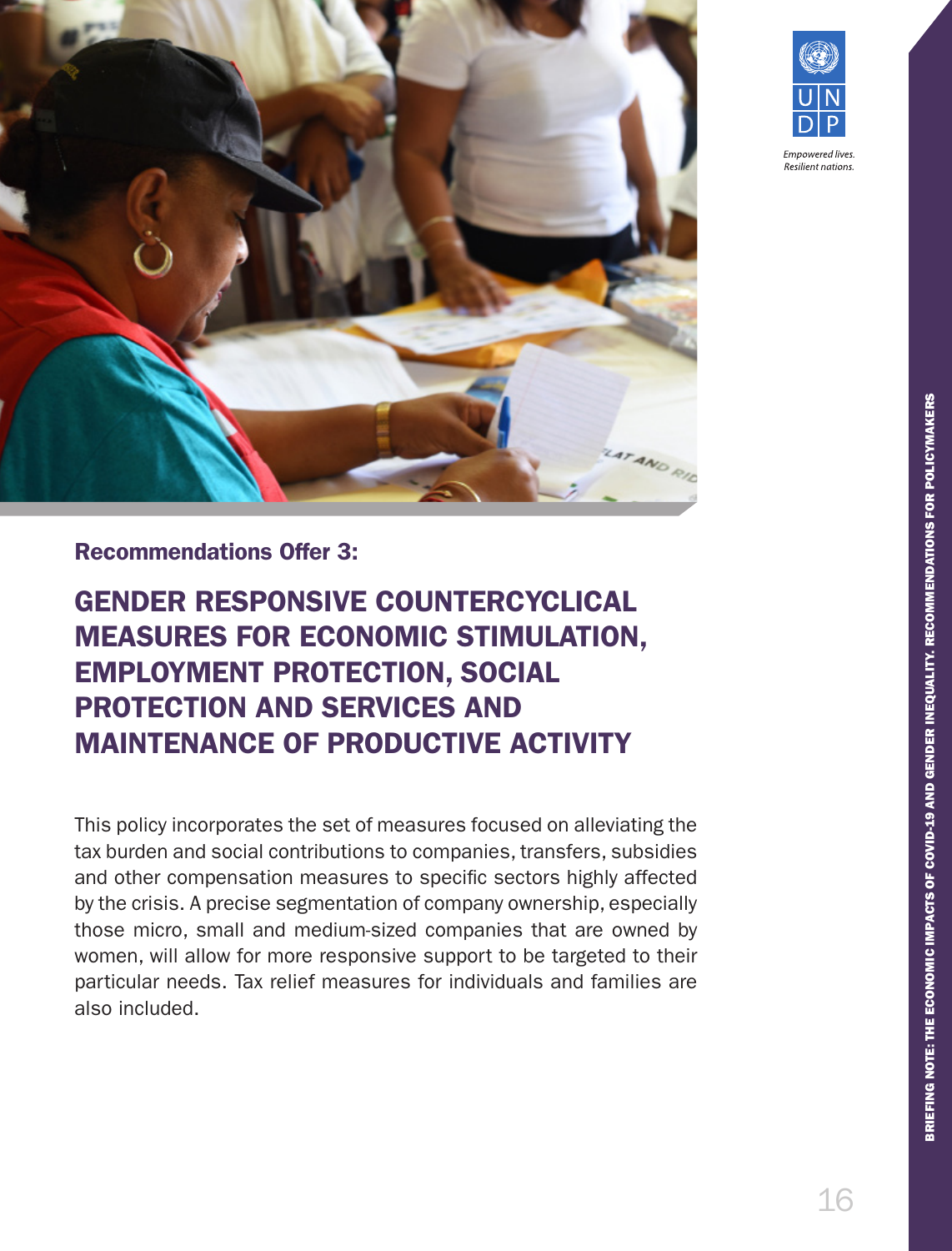## Active fiscal policy



This policy incorporates the set of measures focused on alleviating the tax burden and social contributions to companies, transfers, subsidies and other compensation measures to specific sectors highly affected by the crisis. A precise segmentation of company ownership, especially those micro, small and medium-sized companies that are owned by women, will allow for more responsive support to be targeted to their particular needs. Tax relief measures for individuals and families are also included.

The following are some of the measures identified to guarantee business continuity:

- Salary supplements for micro, small and medium-sized business.
- Exemption of a percentage or of all social contribution payments according to the size of the company with the commitment to maintain employment.
- Staggered payments of social security contributions.
- Co-finance the contributions to social security of micro, small and medium-sized companies that have had to resort to layoffs of staff or workday reductions due to effects on their sectors.
- Temporary suspension of tax payments, staggered or deferred payments of tax obligations.
- Tax exemption for the sectors hardest hit by the crisis (i.e. tourism, transport, entertainment/orange economy, etc.).

*Active fiscal policy gender responsive: classifying the property and size of companies, will help to identify the micro, small and medium-sized businesses that are owned by women, and ensure the support efforts respond to their specific needs.*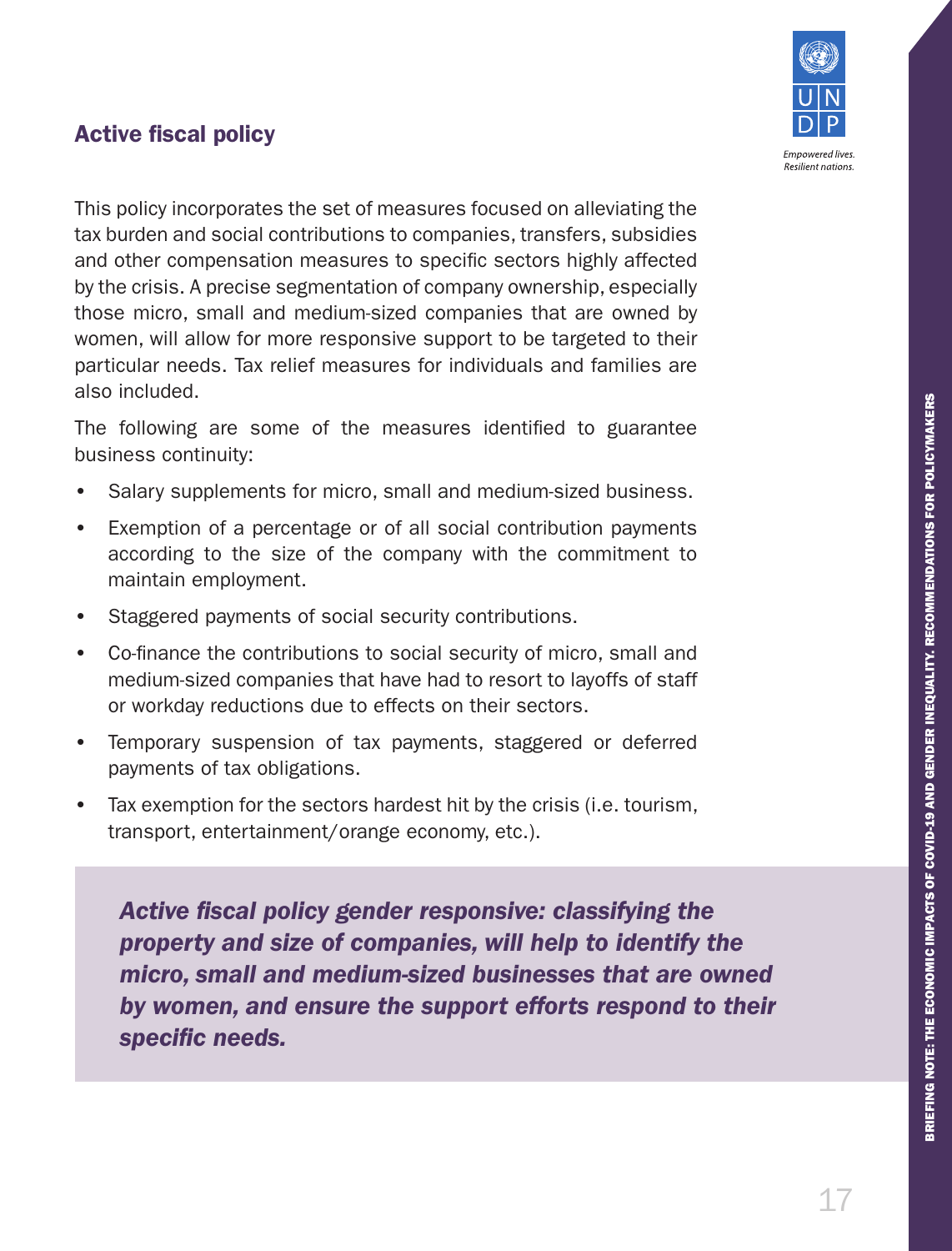BRIEFING NOTE: THE ECONOMIC IMPACTS OF COVID-19 AND GENDER INEQUALITY. RECOMMENDATIONS FOR POLICYMAKERS

BRIEFING NOTE: THE ECONOMIC IMPACTS OF COVID-19 AND GENDER INEQUALITY. RECOMMENDATIONS FOR POLICYMAKERS

- Empowered lives. **Resilient nations**
- Subsidies, transfers or other direct economic support or through a fiscal discount to affected sectors, prioritizing those sectors that guarantee internal goods supply and job creation, while taking into account the horizontal segregation of the labor market.
- Enable the use of budget surpluses from previous fiscal years for public social investment or stimulus to face the crisis.
- Reduced taxes and tariff rates on essential products and medical supplies that guarantee a continuous supply for health services, households and raw materials for productive activities.
- Control of prices of the basic food basket, as well as massive health supplies (face masks, alcohol gel and disinfectants) to respond to COVID-19.

Tax relief measures for individuals and families include:

- Deferred or staggered tax payments with specific moratorium periods for the self-employed and for people who have lost their job, reduced their workday or that their contracts have been temporarily suspended.
- Moratoriums for the payment of social security contributions for the self-employed and for people who have lost their job, reduced their workday or have had their contracts temporarily suspended.

### Monetary and exchange rate policy and capital markets

These measures are aimed at increasing liquidity in the economy ensuring the financial system has the capacity to channel credit to finance productive activity. It also includes measures to protect businesses from speculative practices in the capital markets. Interest rate reductions to ensure the highest liquidity of the financial system:

- Purchases of insured mortgages to provide higher liquidity to the mortgage market.
- Broaden targeted liquidity provisions for the financial system.
- Broaden eligible collaterals.
- Purchase of bonds in the secondary market.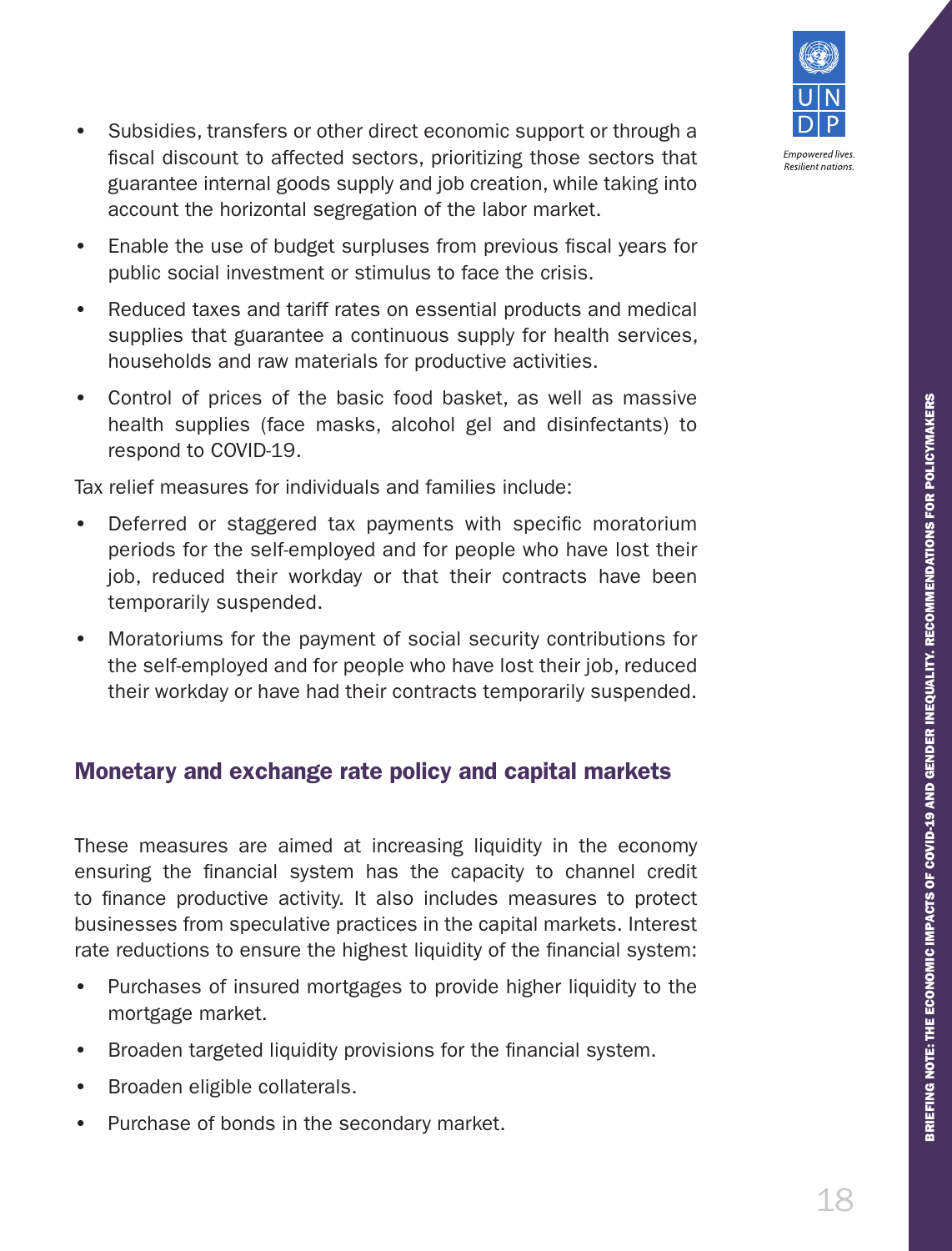

- Guarantees to incentivize credit operations targeted to small and medium-sized business
- Guarantees or incentives to small and medium-sized farmers.
- Ban Foreign Direct Investment (FDI) in strategic industries to prevent investors from taking control.
- Ban short selling in the capital market for a determined period of time, to prevent investors from betting on a decline in stock value.
- Regulatory exchange rate measures to limit the exposure to losses of importers as a consequence of exchange rate variations and the uncertainty of international capital markets.
- Broaden the discount window lending and the utilization of budget surpluses from previous fiscal years to finance national and subnational response funds on social investment, health, essential services and the adoption of economic relief measures.

### Policy of financial stimulus and relief

This includes all the financial liquidity measures to finance working capital or other targeted lending mechanisms, guarantee schemes and insurances, as well as financial relief measures to protect individual income. The inclusion of the gender perspective in policies of financial support should break formal and informal barriers that prevent women from accessing credit and financial services, due to collaterals and physical guarantees (such as real state property, land or equipment) and level of income.

*Suspension and moratorium of credit and insurance products for people without jobs, who have reduced their working hours or who have had their contracts suspended temporarily as result of the crisis.*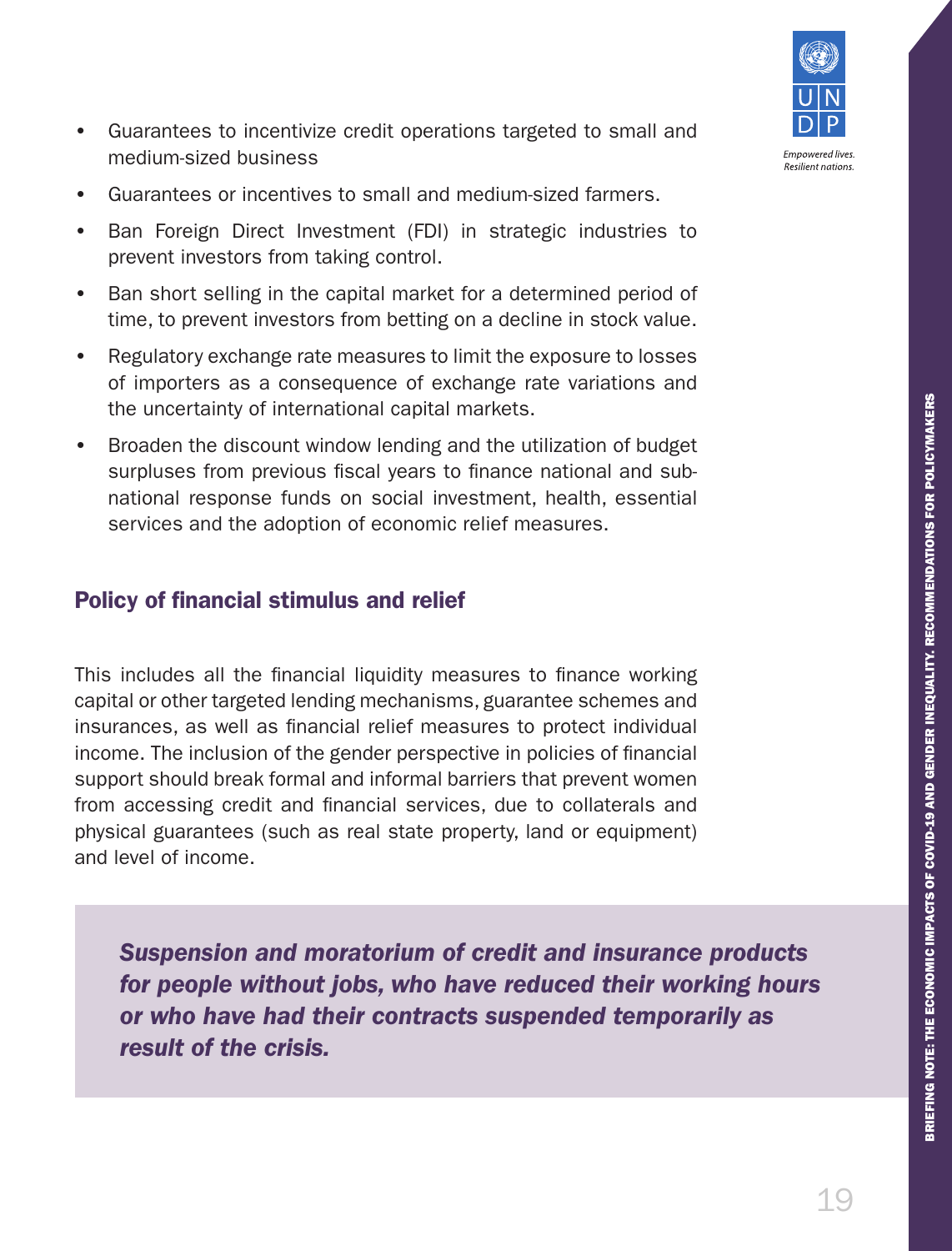

Measures targeting businesses:

- Payment deferral for financial obligations and re-financing schemes without affecting the agreed financial conditions for the sectors hardest hit by the crisis, especially micro, small and medium-sized business.
- Targeted lending mechanisms with special lines of credit to finance the working capital needs of sectors highly affected by the crisis. Ensure the design of specific preferential terms for the micro, small and medium-sized business, as well as differential terms to women-owned business.
- Subsidized interest rate programs for micro, small and mediumsized business and companies with idle capacity.
- State-backed guarantee programs for loans with limited or unlimited liquidity assistance, including the coverage of financial and tax obligations.
- State-backed guarantees to cover the renewal of loans.
- Increase state-backed guarantees to reinforce liquidity of exporters.
- Finance the reduction of working hours of companies affected by the crisis, through the public compensation of a percentage of the wage net loss.
- Repurpose funding lines from development finance institutions to ensure they also cover liquidity needs.
- Special lending and leasing mechanisms to finance digital and technological equipment, with preferential terms for micro, small and medium-sized business, to guarantee business continuity, connectivity and telecommuting arrangements.
- Special insurance schemes for the hardest hit sectors such as tourism and transport.

*Expansion or ad-hoc payments, targeted transfers or extraordinary bonuses for workers, including informal, occasional, seasonal or migrant and / or independent workers.*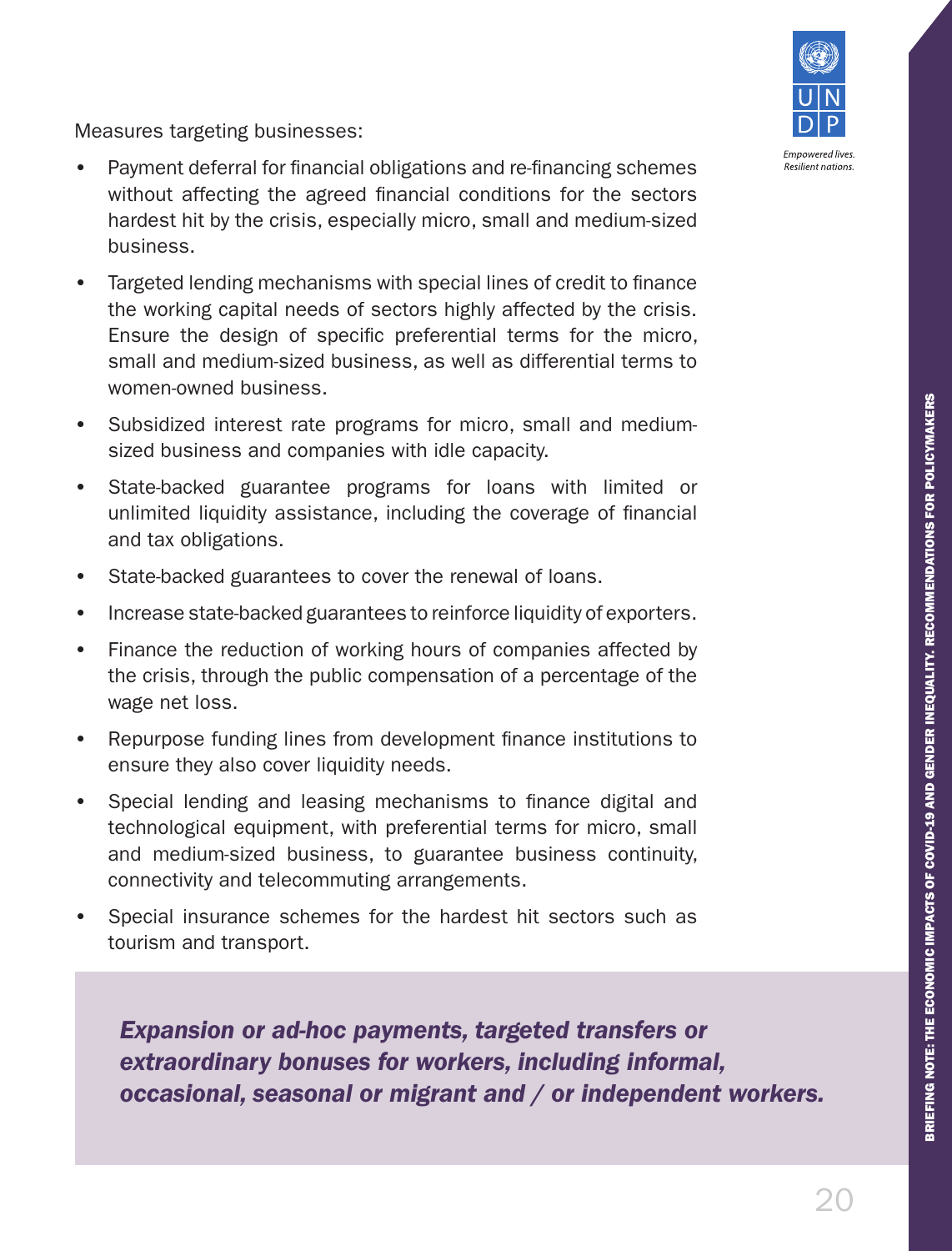

Financial relief measures to protect income:

- Temporary suspension of mortgage payments with specific moratorium terms, for unemployed persons, employees with reduced working hours or with temporary suspensions of contracts due to the crisis, as well as the self-employed. It is important to ensure that the initial conditions agreed with financial institutions remain unchanged, additional collaterals are not requested, and additional fees are not charged.
- Measures to re-finance or re-negotiate mortgage payments for individuals and families affected by the crisis, people that have lost their jobs, employees with temporary suspensions of the contracts or reduced working hours, and the self-employed.
- Temporary suspension of loan and insurance payments, with specific moratorium terms, for individuals and families affected by the crisis, people that have lost their jobs, employees with temporary suspensions of the contracts or reduced working hours, and the self-employed.
- Ensure that persons with re-financed payments and those included in moratorium terms are not reported to credit bureaus.

### Social protection policy

These measures include those aimed at extending social protection policies, ensuring cash transfers, subsidies and pensions, as well as social security schemes addressing the most vulnerable populations, such as the elderly, informal workers, remunerated domestic workers, families in poverty situation or at high risk of falling back into poverty with dependent family members. Some measures include the following:

*Ensure that employment policies promoted for the private sector are also extended to informal workers and paid domestic workers in particular.*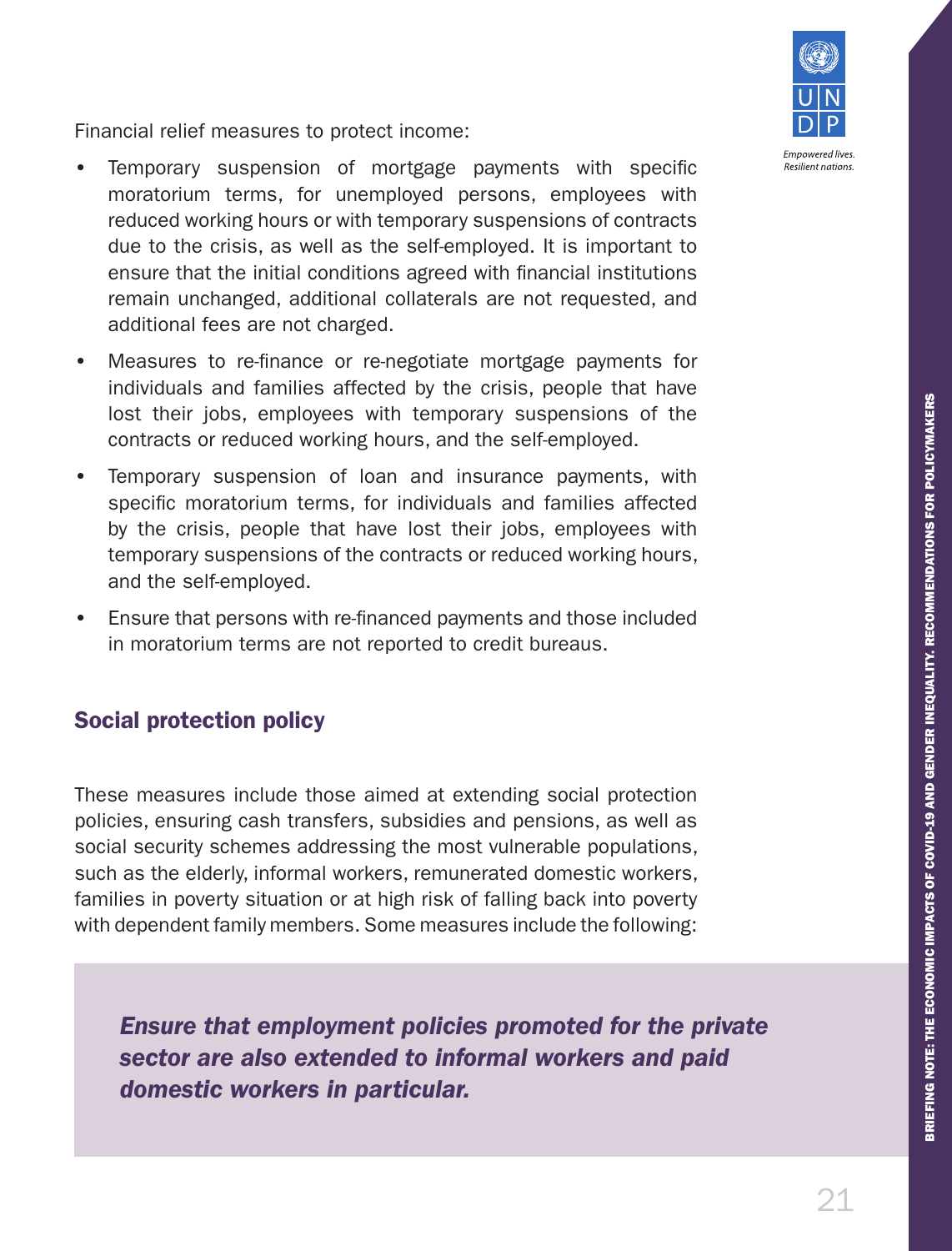

- Extension of Conditional Cash Transfers (CCT) to people living in poverty or at risk of falling back into poverty and those performing informal economic activities.
- Extension of coverage of non-contributory pensions for the elderly.
- Increase of bonuses for minimum contributory pension for the elderly.
- Guarantee the right to access pensions even when the qualifying time has been affected by temporary suspension of contracts or working day reductions.
- Broaden food policies targeting primarily the elderly, pregnant women, girls and boys and youth.
- Extension or increase of ad-hoc targeted payments, bonuses and targeted cash transfers for workers, primarily informal, casual, seasonal and migrant workers and the self-employed.
- Extension of coverage of unemployment insurance schemes, ensuring the access even when the minimum qualifying time has not been reached.
- Ensure alimony or child support is paid to entitled children when either the father or mother cannot fulfill the obligation due to unemployment or loss of income.
- Guarantee of universal paid sick leave to all employees.
- Extension of social aid packages primarily in marginalized urban areas.
- Vouchers for food and essentials purchases for families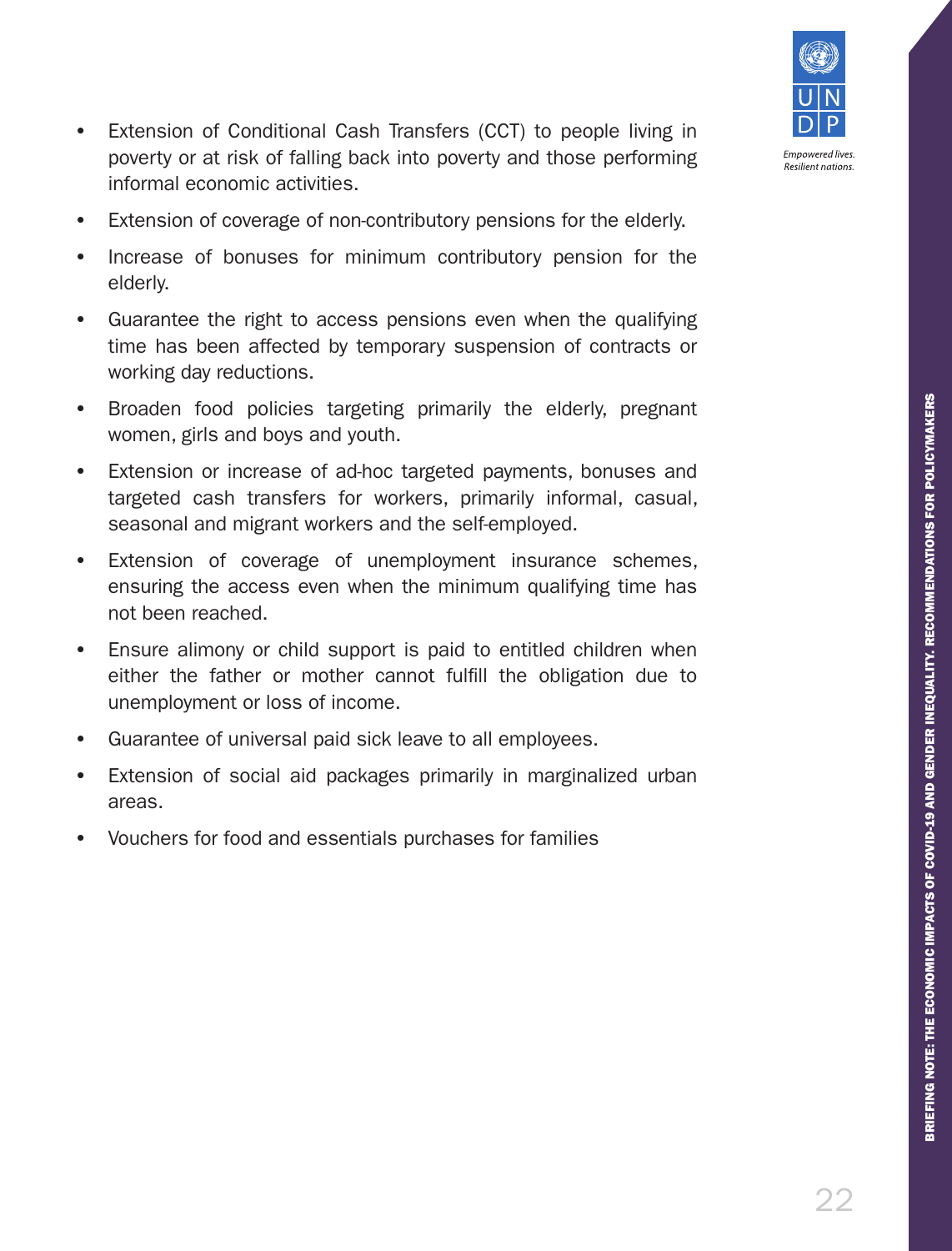

### Employment policies

This includes measures aimed at protecting and supporting labor demand and retaining employment (such as reduced working hours, paid leave and other subsidies), as well as policies targeting the informal sector. Some measures include the following:

- Extension of employment policies targeting initially the formal sector to cover informal workers in general and domestic workers in particular<sup>27</sup>.
- Promote employment retention schemes, including short-time work arrangements.
- Develop unemployment benefits and other time-bound support schemes for businesses, such as wage subsidies.
- Subsidized and temporary tax relief schemes over the payroll and staggered or temporary suspension of social security contributions.
- Provision of paid leave and extension of entitlements of workers, subsidies and other related schemes.
- Promote the retention of the gig economy and online platforms jobs (due to social distancing policies) and the promotion of decent work.
- Minimum wage policies<sup>28</sup>. In Latin America and the Caribbean the gender wage gap is driven by gender pay gaps at the bottom of the pyramid of wage distribution. A well-designed minimum wage policy has important implications to the overall wage policy, since it works as an effective wage floor, in particular for remunerated domestic workers.

*Licensing and care policies for children and/or other sick relatives tend to mitigate the effects of the demands of paid and unpaid work.*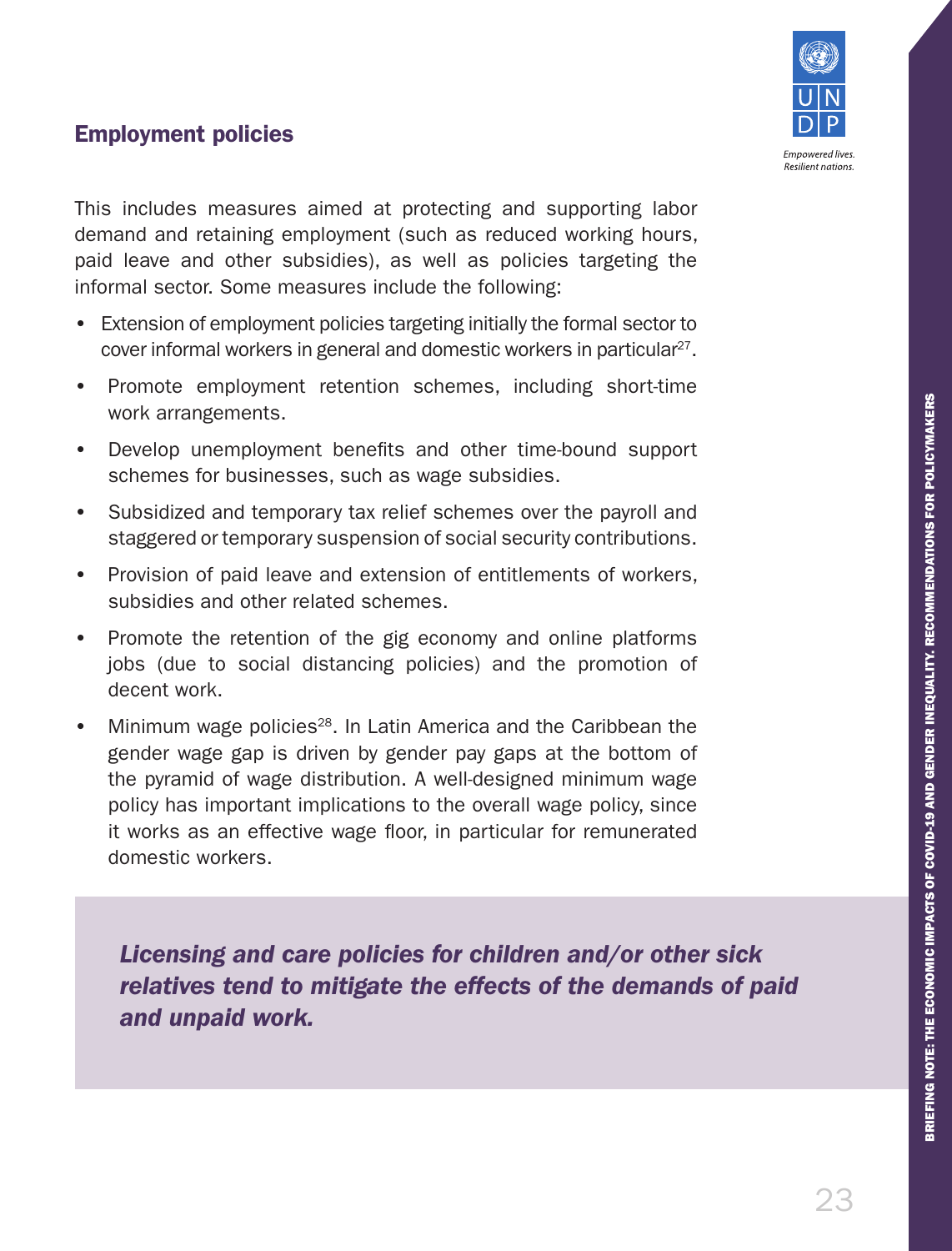BRIEFING NOTE: THE ECONOMIC IMPACTS OF COVID-19 AND GENDER INEQUALITY. RECOMMENDATIONS FOR POLICYMAKERS BRIEFING NOTE: THE ECONOMIC IMPACTS OF COVID-19 AND GENDER INEQUALITY. RECOMMENDATIONS FOR POLICYMAKERS

- Non-deductible time-bound state-backed guarantees of paid leave.
- Public employment schemes as part of more comprehensive recovery packages to address or after the pandemic, based on training and rapid skilling programs. These schemes promote the rapid generation of income of low-income women and are based on infrastructure development as well as the provision of health, care and other social services.
- Development of programs to stimulate labor demand, based on benefits targeting businesses and state-owned enterprises in order to retain female workers and promote the inclusion of women. As well as public procurement programs targeting women-owned businesses.

#### Care policies and shared responsibility

These measures are aimed at recognizing, reducing and redistributing the burden of non-remunerated care work that is primarily borne by women as primary caregivers as a consequence of patients care at home, school closures, care of the elderly, social distancing measures and mandatory quarantines. Some measures include the following:

Leave policies to take care of children, the sick and other dependents to mitigate the effects of the overload of remunerated and non-remunerated work. In a region with a wide informal sector and within the context of the COVID-19 pandemic these tools should be extended to informal workers. Consequently, a broader coverage and support to economic business activity will require public contributions.

*In a region with an extended informal sector and in the context of COVID-19, expanding the coverage of the instruments suggested in this Technical Note to informal workers, through state disbursements as well as providing support to the private sector is vital.* 



**Empowered lives Resilient nations**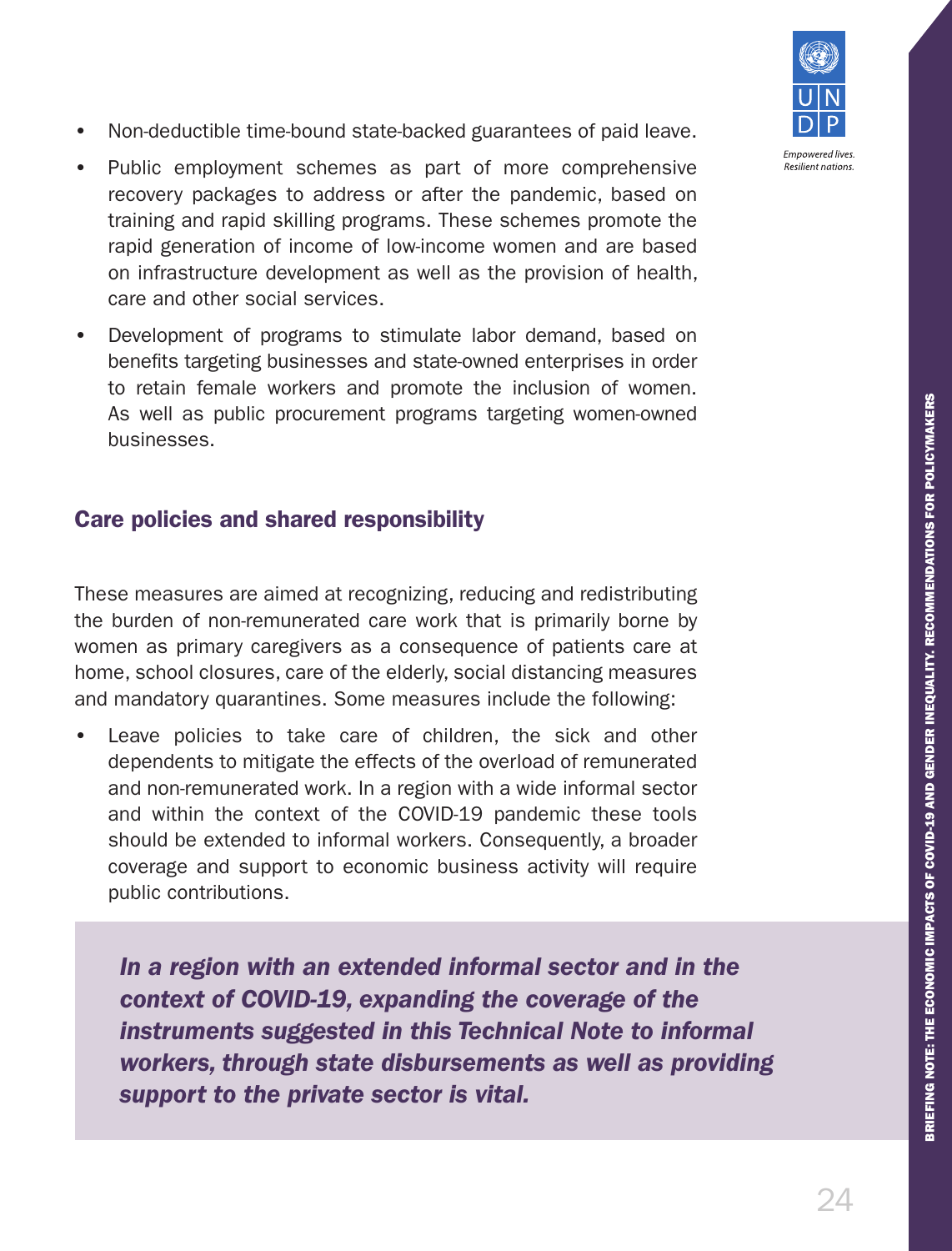BRIEFING NOTE: THE ECONOMIC IMPACTS OF COVID-19 AND GENDER INEQUALITY. RECOMMENDATIONS FOR POLICYMAKERS BRIEFING NOTE: THE ECONOMIC IMPACTS OF COVID-19 AND GENDER INEQUALITY. RECOMMENDATIONS FOR POLICYMAKERS

#### • Additional bonuses, subsidies and vouchers to hire childcare services for workers unable to telecommute.

- Adapt public, private and community care services to relieve the burden of care responsibilities of women. Among others, the visits to care for children, persons with disabilities, older persons, and other care dependents, or the alert buttons for specialized care.
- Development of community-based time banks aimed at donating time for the care of others.
- Communication campaigns for the promotion of shared responsibility of parenting, domestic chores and care work within the households.

#### Policies to guarantee access to essential services

- Ensure the provision of essential services such as water, electricity and gas to families unable to pay the bills, as well as the provision of other services to guarantee digital and internet connectivity, teleworking and other remote modes of working.
- Time-bound suspension of payments for essential services such as electricity, gas and water, to highly vulnerable families and groups.
- Reconnect suspended essential services such as water, electricity and gas to the most vulnerable families and groups.
- Extend the coverage of essential services such as water, electricity and gas in highly vulnerable and marginalized areas.
- Freeze of tariffs for essential basic services such as water. electricity and gas.

*Within the context of the COVID-19 emergency, migrant and refugee women are in a particularly precarious situations as they are exposed to xenophobia, which makes them targets of violence and limits their chances of finding fair employment.* 



**Empowered lives Resilient nations**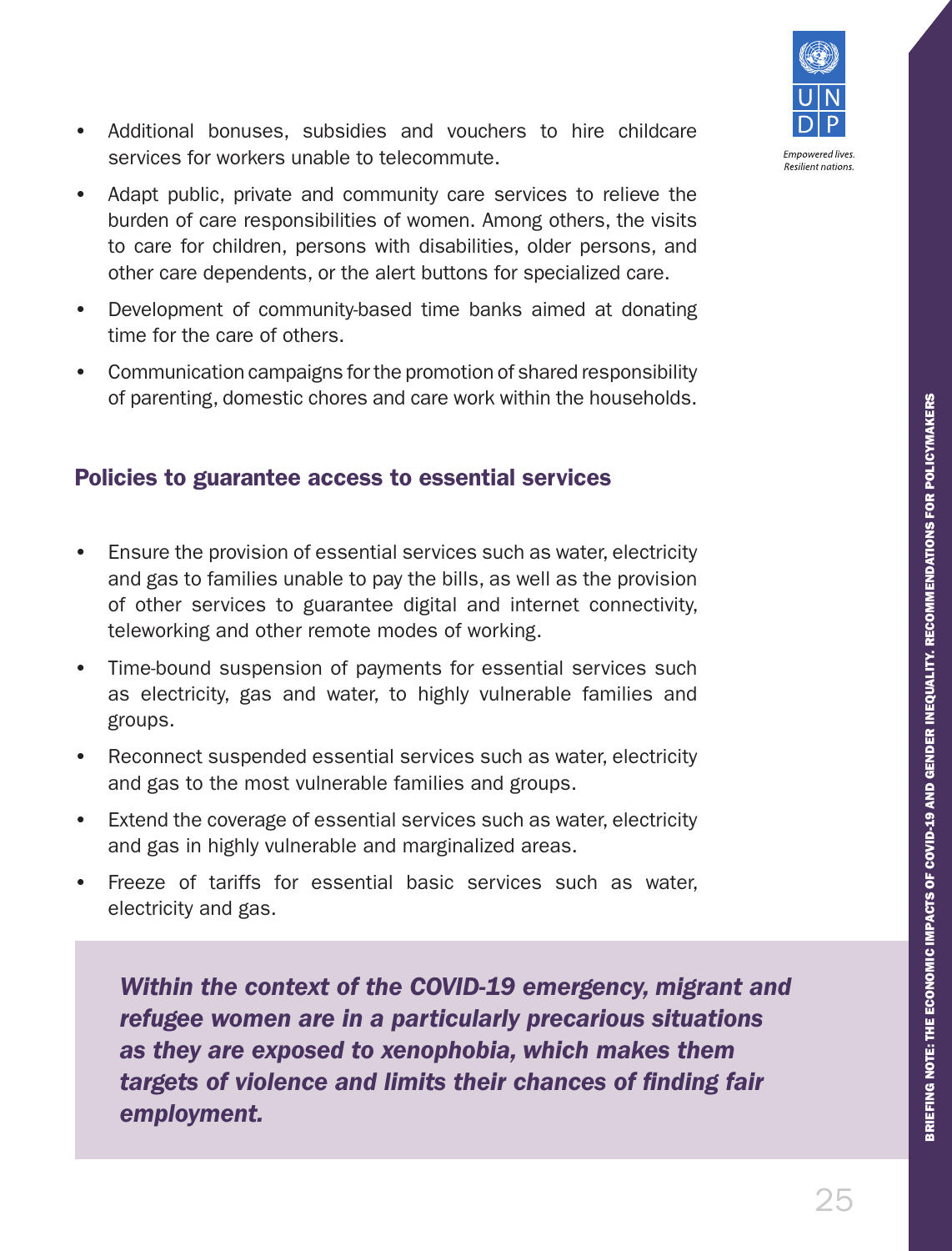#### **NOTES**

1. Prepared by the UNDP Gender Area for Latin America and the Caribbean based on recommendations made by UNDP and other UNS Agencies (WHO, UN Women, ILO, UNCTAD), IFIS, and research on responses in health emergencies, as well such as the current anti-cyclical packages of economic measures put in place by the countries until March 26, 2020. This briefing note was reviewed by the HIV and Health and the Inclusive Growth and Development RBLAC clusters, as well as by Argentina, Chile and Costa Rica UNDP Country Offices.

2. ILO estimates that 58.6 percent of employed women work in the service sector worldwide, compared to 45.4 percent of men. Women also have less access to social protection and will have a disproportionate burden on care responsibilities, in the case of school closure or care facilities (ILO, 2018)

3. The virus is the SARS-CoV-2: Severe Acute Respiratory Syndrome CoronaVirus 2.

4. During the Ebola EVD crisis from 2012 to 2014, 11,310 people died. The women had a greater exposure to the disease attributed to nursing patients at home and also to the tasks of preparing the deceased in preparation of ritual funerals, exposing them to a greater extent to bodily fluids and other transmission vectors. For their part, men were more exposed to the disease due to their livestock care responsibilities and the time they spend away from home https://www.ncbi.nlm.nih.gov/pmc/articles/ PMC5635524/pdf/40249\_2017\_Article\_346.pdf

5. EVD Ebola Virus Disease / MERS Middle East Respiratory Syndrome / SARS Severe Acute Respiratory Syndrome / H1N1 Influenza A (H1N1). For more information please visit https://www. who.int/

6. UNCTAD (2019), The coronavirus shock: a story of another global crisis foretold and what policy makers should be doing about it.

7. ECLAC (2019), COVID-19 Global, Regional and National Impacts 13 March 2020.

8. OIT (2019) COVID-19 and world of work: impacts and responses 18 March 2020.

9. THE LANCET: https://www.thelancet.com/journals/lancet/ article/PIIS0140-6736(20)30526-2/fulltext

10. It is documented that during the 2014-2016 Ebola outbreak in West Africa that fears of contracting the disease resulted in fewer women attending health services. Davies & Bennett, "A Gendered Human Rights Analysis," International Affairs Davies & Bennett..

11. ECLAC (2019), Women's autonomy in changing economic scenarios (LC / CRM.14 / 3), Santiago.

12. Female-headed households are more likely to have inadequate shelter than male-headed households. An inadequate shelter increases the risk of illness and disease by 25 percent throughout a person's life, while overcrowded conditions in the shelter can greatly increase the spread of infectious diseases. InterAction, "The Wider Impacts Of Humanitarian Shelter And Settlements Assistance," InterAction.

13. "The greater presence of boys and girls in poor households causes an extra burden of care work for women in these households, which in turn prevents their possibilities of having a greater participation in the labor market. As data from nine countries in the region show, the main barrier to the full inclusion of women in the labor market is domestic and care work". (ECLAC, 2019:143)

14. FAO. The feminization of poverty in the rural sector of the Latin American region: myth or reality? accessed March 20.. http:// www.fao.org/tempref/GI/Reserved/FTP\_FaoRlc/old/opinion/ anterior/2005/ballara.htm

15. https://www.ilo.org/wcmsp5/groups/public/--dgreports/-dcomm/documents/briefingnote/wcms\_738753.pdf

16. Resource Spotlight: Gender and Health Workforce Statistics https://www.hrhresourcecenter.org/gender\_stats.html

17. IADB (2019), The Future of work in Latin America and the Caribbean. Education and health: the sectors of the future?

18. 63 Meeting of the Regional Commission of the World Tourism Organization (UNWTO), Paraguay, April 12-13, 2019.

19. https://www.ilo.org/wcmsp5/groups/public/--dgreports/-dcomm/documents/publication/wcms\_635149.pdf

20. https://www.ilo.org/santiago/publicaciones/reflexiones-trabajo/ WCMS 732327/lang-es/index.htm For more information also go to: https://www.undp.org/content/dam/uruguay/docs/IDH/Lilian%20 Soto%20ESP%20pag%20Individual.pdf

21. https://miguelorenteautopsia.wordpress.com/2020/03/16/ confinamiento-y-violencia/amp/?\_\_twitter\_impression=true

22. https://miguelorenteautopsia.wordpress.com/2020/03/16/ confinamiento-y-violencia/amp/? twitter\_impression=true

23. https://www.theguardian.com/commentisfree/2020/ mar/18/the-covid-19-crisis-is-a-chance-to-do-capitalism-differently

24. Recommendations based on the document prepared by UN Women for the region. https://lac.unwomen.org/es/digiteca/ publicaciones/2020/03/covid-como-incorporar-a-las-mujeres-y-laigualdad-de-genero-en-la-gestion-de-respuesta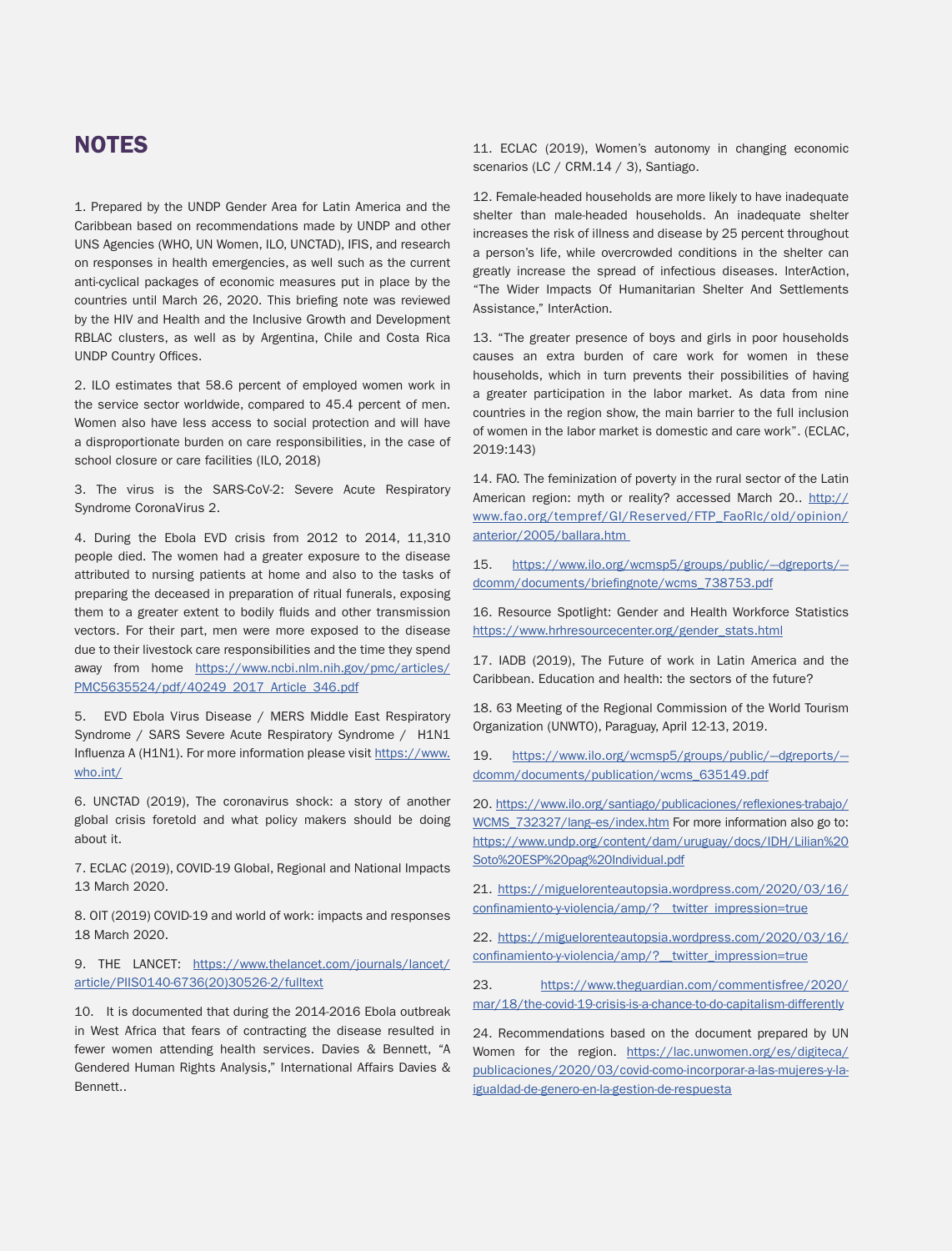25. Incluyendo mujeres urbanas y rurales, mujeres en todo su ciclo de vida, incluidas consultas a niñas, adolescentes y jóvenes, mujeres con discapacidad, mujeres LGBTI, mujeres que viven con VIH, mujeres indígenas y afrodescendientes y mujeres migrantes.

26. Post-exposure prophylaxis.

27. Example: https://domesticworkers.org/coronavirus-care-fund.

28. In Latin America, the gender wage gap is mainly driven by wage gaps at the lower level of the wage distribution. This has important salary policy implications as a well-conceived minimum wage policy with broad legal coverage and improved compliance with the minimum wage could reduce the wage gap between men and women. (ILO 2019)

#### REFERENCES

Ballara, M. (n.d.). La feminización de la pobreza en el sector rural de la región de América Latina: ¿mito o realidad? FAO. Retrieved from http://www.fao.org/tempref/GI/Reserved/FTP\_FaoRlc/old/ opinion/anterior/2005/ballara.htm

CEPAL (2019). La autonomía de las mujeres en escenarios económicos cambiantes. (LC/CRM.14/3), Santiago.

Davies, S. E. & Bennett, B. (2016). A Gendered Human Rights Analysis of Ebola and Zika: locating gender in global health emergencies, International Affairs, 92(5), 1041-1060. Retrieved from https:// academic.oup.com/ia/article/92/5/1041/2688120

HRH Global Resource Center (n.d.) Resource Spotlight: Gender and Health Workforce Statistics. Retrieved from https://www. hrhresourcecenter.org/gender\_stats.html

IADB (2018). El Futuro del trabajo en América Latina y el Caribe. Educación y salud: ¿los sectores del futuro? Retrieved from: https://www.iadb.org/es/trabajo-y-pensiones/educacion-y-saludlos-sectores-del-futuro

InterAction (2020). The Wider Impacts Of Humanitarian Shelter And Settlements Assistance. InterAction, USAID.

Lorente, M. (2020, marzo 16) Confinamiento y violencia. Autopsia: ver por los propios ojos. Retrieved from https:// miguelorenteautopsia.wordpress.com/2020/03/16/ confinamiento-y-violencia/

Mazzucato, M. (2020, marzo 18) The Covid-19 crisis is a chance to do capitalism differently. The Guardian, Opinion: Coronavirus outbreak. Retrieved from https://www.theguardian.com/ commentisfree/2020/mar/18/the-covid-19-crisis-is-a-chance-todo-capitalism-differently

Moran, K.R. & Del Valle, S.Y. (2016, October 21). A Meta-Analysis of the Association between Gender and Protective Behaviors in Response to Respiratory Epidemics and Pandemics. PLoS ONE, 11(10). Retrieved from https://journals.plos.org/plosone/article/ metrics?id=10.1371/journal.pone.0164541

Nkangu, M.N., Olatunde, O.A. & Yaya, S. (2017). The perspective of gender of the Ebola virus using a risk management and population health framework: a scoping review. Infectious Diseases of Poverty, 6(135). Retrieved from https://www.ncbi.nlm.nih.gov/ pmc/articles/PMC5635524/ pdf/40249\_2017\_Article\_346.pdf

National Domestic Workers Alliance (2016). Retrieved from https://domesticworkers.org/coronavirus-care-fund

OIT (2018). Mujeres y hombres en la economía informal: un panorama estadístico (3rd ed.). Ginebra: OIT.

OIT. (2018). Panorama Laboral 2018. América Latina y el Caribe. OIT.

OIT (2019). Informe Mundial sobre Salarios 2018/2019: Qué hay detrás de la brecha salarial de género. OIT. Retrieved from https:// www.ilo.org/wcmsp5/groups/public/---dgreports/---dcomm/--publ/documents/publication/wcms\_650653.pdf

OIT (2020). COVID-19 and world of work: impacts and responses. Retrieved from https://www.ilo.org/global/topics/coronavirus/ impacts-and-responses/lang-en/index.htm

OIT (2020, marzo 18) COVID-19 and the world of work: Impact and policy responses. Retrieved from https://www.ilo.org/wcmsp5/ groups/public/--dgreports/--dcomm/documents/briefingnote/ wcms\_738753.pdf

ONU Mujeres (2020, marzo 17). COVID-19 en América Latina y el Caribe: Cómo incorporar a las mujeres y la igualdad de género en la gestión de la respuesta a la crisis (Brief v.1.1.). Retrieved from https://lac.unwomen.org/es/digiteca/publicaciones/2020/03/ covid-como-incorporar-a-las-mujeres-y-la-igualdad-de-genero-en-lagestion-de-respuesta

Organización Mundial de Turismo (2019, abril 12-13) 63ª Reunión de la Comisión Regional de la OMT para las Américas: Seminario Internacional sobre el Empoderamiento de la Mujer en el Sector Turístico. Paraguay.

UNCTAD (2020, marzo 9). The coronavirus shock: a story of another global crisis foretold and what policy makers should be doing about it. Trade and Development Report Update. Retrieved from https://unctad.org/en/PublicationsLibrary/gds\_tdr2019\_ update\_coronavirus.pdf

Vaca, I. (2019) Oportunidades y desafíos para la autonomía de las mujeres en el futuro escenario del trabajo. CEPAL, Serie Asuntos de Género Nº154. Santiago: CEPAL.

Valenzuela, M.E. & Velasco, J.J. (2019) El trabajo doméstico remunerado en América Latina: avances y retos para protección de una ocupación eminentemente femenina, OIT. Retrieved from https://www.ilo.org/santiago/publicaciones/reflexiones-trabajo/ WCMS 732327/lang--es/index.htm

Wenham, C., Smith, J. & Morgan, R. (2020). COVID-19: the gendered impacts of the outbreak, The Lancet, 395(10227), 846- 848. Retrieved from https://www.thelancet.com/journals/lancet/ article/PIIS0140-6736(20)30526-2/fulltext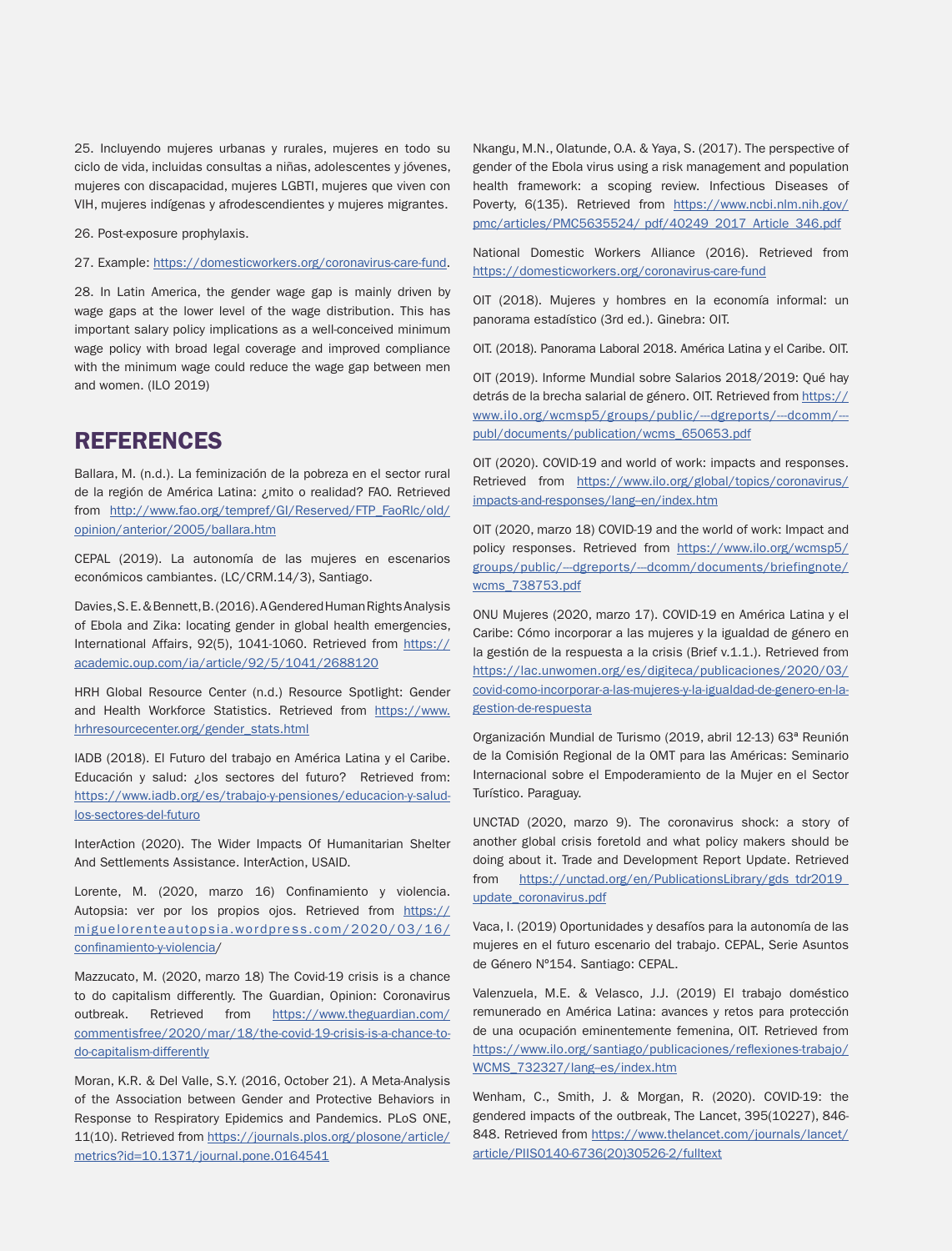## IMAGE CREDITS

Cover page illustration: Angelina Bambina.

Photos:

Pages 2, PNUD Georgia

Pages 6 y 12, PNUD.

Pages 10, ONU.

Pages 16, Andrea Quesada.